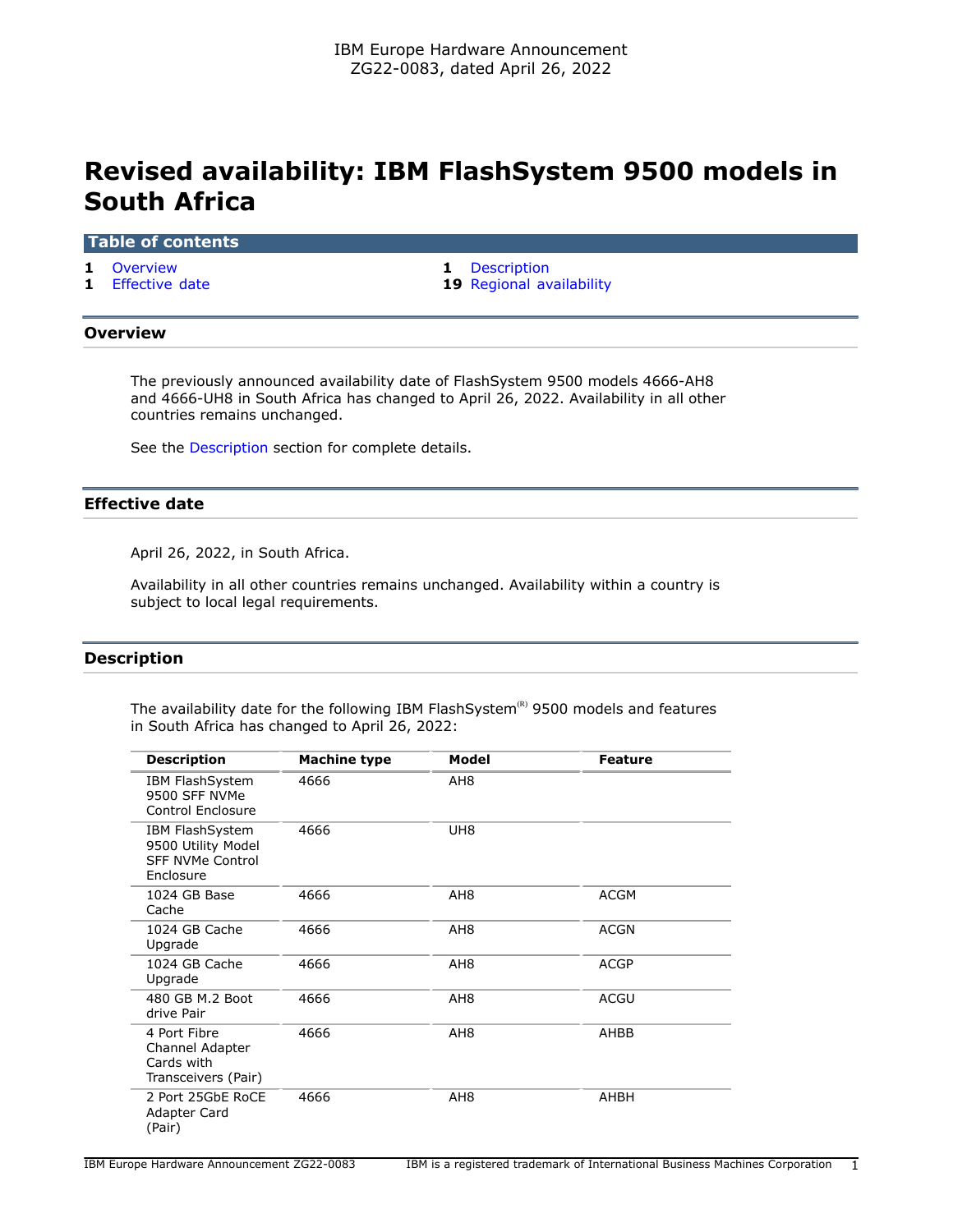| <b>Description</b>                                              | <b>Machine type</b> | <b>Model</b>    | <b>Feature</b> |
|-----------------------------------------------------------------|---------------------|-----------------|----------------|
| 2 Port 25GbE<br><b>iWARP Adapter</b><br>Card (Pair)             | 4666                | AH8             | AHBJ           |
| 2 Port 100GbE<br>RoCEv2 Adapter<br>Card (Pair)                  | 4666                | AH <sub>8</sub> | AHB8           |
| <b>SAS Expansion</b><br>Enclosure Attach<br>Card (Pair)         | 4666                | AH <sub>8</sub> | AHBA           |
| 32 Gb FC LW SFP<br>Transceivers (Pair)                          | 4666                | AH8             | <b>ACHV</b>    |
| 10 GbE SW SFP<br>+ Transceivers<br>(Four)                       | 4666                | AH <sub>8</sub> | <b>ACHQ</b>    |
| 25 GbE SW SFP28<br>Transceivers<br>(Four)                       | 4666                | AH8             | ACHP           |
| 100GbE QSFP28<br><b>SR4 Transceivers</b><br>(Four)              | 4666                | AH <sub>8</sub> | <b>ACHX</b>    |
| 10GbE SFP+<br>RJ45 Transceivers<br>(Four)                       | 4666                | AH <sub>8</sub> | ACJ2           |
| Encryption<br>Enablement                                        | 4666                | AH <sub>8</sub> | ACE9           |
| Encryption USB<br>Flash Drives (Four<br>Pack)                   | 4666                | AH <sub>8</sub> | <b>ACEA</b>    |
| 4.8 TB 2.5 Inch<br>NVMe Flash Core<br>Module                    | 4666                | AH <sub>8</sub> | AHS9           |
| 9.6 TB 2.5 Inch<br>NVMe Flash Core<br>Module                    | 4666                | AH <sub>8</sub> | AHSA           |
| 19.2 TB 2.5 Inch<br>NVMe Flash Core<br>Module                   | 4666                | AH <sub>8</sub> | AHSB           |
| 38.4 TB 2.5 Inch<br>NVMe Flash Core<br>Module                   | 4666                | AH <sub>8</sub> | AHSC           |
| 1.92 TB 2.5 Inch<br>NVMe Flash Drive                            | 4666                | AH <sub>8</sub> | <b>AHTH</b>    |
| 3.84 TB 2.5 Inch<br>NVMe Flash Drive                            | 4666                | AH8             | AHTI           |
| 7.68 TB 2.5 Inch<br>NVMe Flash Drive                            | 4666                | AH8             | <b>AHTJ</b>    |
| 15.36 TB 2.5 Inch<br>NVMe Flash Drive                           | 4666                | AH <sub>8</sub> | AHTK           |
| 30.72 TB 2.5 Inch<br>NVMe Flash Drive                           | 4666                | AH <sub>8</sub> | AHTL           |
| 1.6 TB 2.5 Inch<br><b>NVMe Storage</b><br>Class Memory<br>Drive | 4666                | AH <sub>8</sub> | AHTM           |
| 1m OM3 Fiber<br>Cable (LC)                                      | 4666                | AH8             | <b>ACSQ</b>    |
| 2m OM3 Fiber<br>Cable (LC)                                      | 4666                | AH <sub>8</sub> | <b>ACSU</b>    |
| 5m OM3 Fiber<br>Cable (LC)                                      | 4666                | AH <sub>8</sub> | <b>ACSR</b>    |
| 10m OM3 Fiber<br>Cable (LC)                                     | 4666                | AH <sub>8</sub> | <b>ACSS</b>    |
| 25m OM3 Fiber<br>Cable (LC)                                     | 4666                | AH8             | <b>ACST</b>    |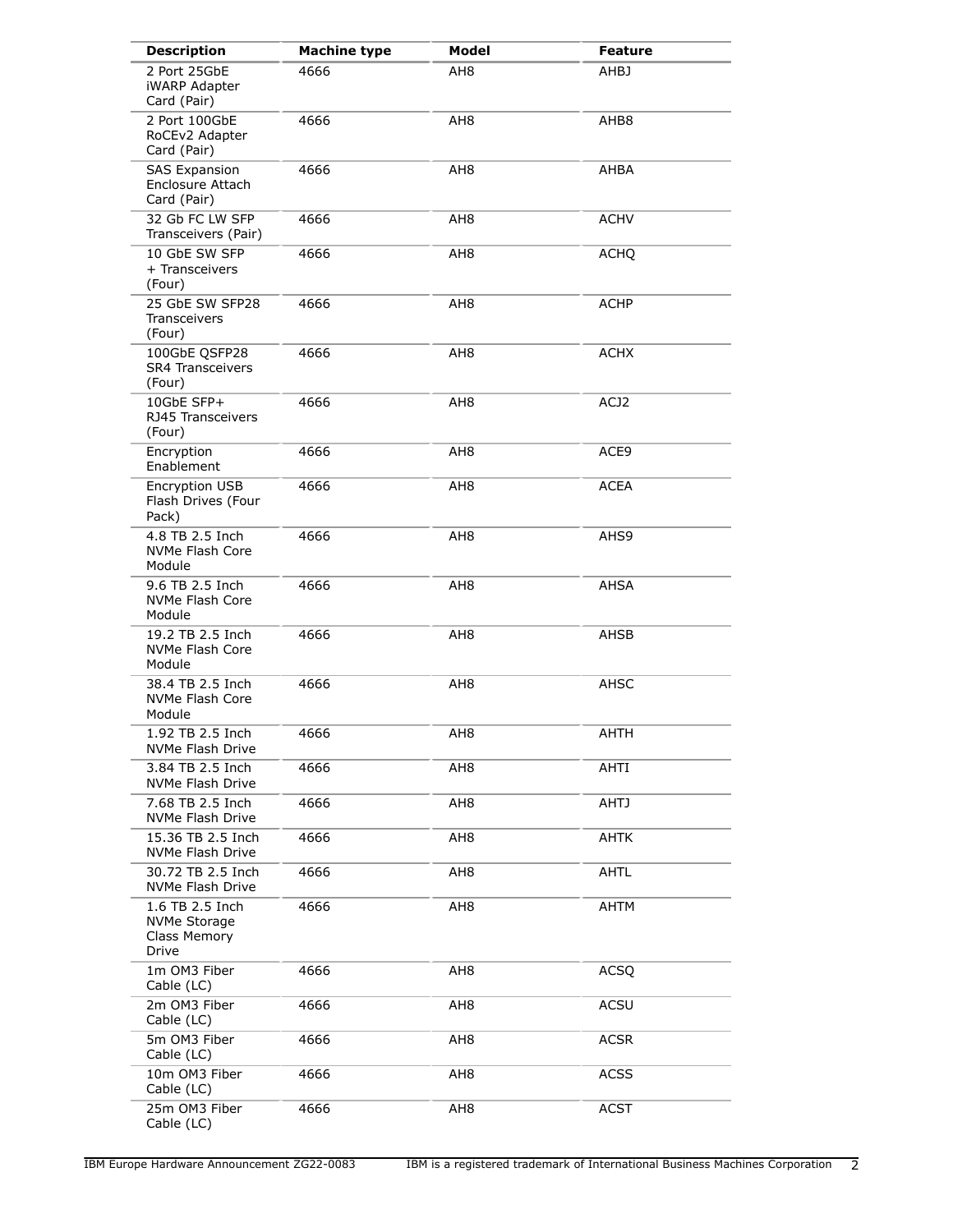| <b>Description</b>                                                                      | <b>Machine type</b> | Model           | <b>Feature</b>    |
|-----------------------------------------------------------------------------------------|---------------------|-----------------|-------------------|
| Power Cords - PDU<br>C19 to C20                                                         | 4666                | AH <sub>8</sub> | AHP5              |
| Power Cords -<br>Europe, 2.5M,<br>16A/250Vac, C19<br>to CEE7-VII                        | 4666                | AH8             | AHPJ              |
| Power Cords -<br>Australia / New<br>Zealand, 2.5M,<br>15A/250Vac, C19<br>to AS/NZA 3112 | 4666                | AH8             | AHPK              |
| Power Cords -<br>UK/EMEA, 2.5M,<br>13A/250Vac, BS<br>1363/A                             | 4666                | AH <sub>8</sub> | AHPL              |
| Power Cords -<br>Israel, 2.5M,<br>16A/250Vac, C19<br>to SI 32                           | 4666                | AH <sub>8</sub> | AHPQ              |
| Power Cords -<br>Argentina, 2.5M,<br>15A/250Vac, C19<br>to IRAM 2073                    | 4666                | AH8             | AHPR              |
| Power Cords -<br>China, 2.5M,<br>15A/250Vac, C19<br>to GB 2099.1                        | 4666                | AH8             | AHPS              |
| Power Cords -<br>Brazil, 2.5M,<br>16A/250Vac, C19<br>to NBR 14136                       | 4666                | AH8             | AHPT              |
| Power Cords -<br>Korea, 2.5M,<br>16A/220Vac, C19<br>to KSC 8305                         | 4666                | AH8             | AHPU              |
| Power Cords -<br>India, 2.5M,<br>15A/250Vac, C19<br>to IS 6538                          | 4666                | AH <sub>8</sub> | AHPV              |
| VersaStack<br>Solution Indicator                                                        | 4666                | AH8             | AHZC              |
| Red $\mathsf{Hat}^{(\mathsf{R})}$<br>OpenShift <sup>(R)</sup><br>Indicator              | 4666                | AH8             | AJGH              |
| Product will be<br>contained in a<br>LinuxONE III LT2<br>rack                           | 4666                | AH <sub>8</sub> | AL0Z              |
| FlashSystem Rack<br>Product Indicator                                                   | 4666                | AH8             | <b>FSRS</b>       |
| Rack Indicator,<br>rack $#1$                                                            | 4666                | AH <sub>8</sub> | 4651              |
| FlashSystem<br>9500R Integration                                                        | 4666                | AH <sub>8</sub> | AL <sub>0</sub> S |
| FlashSystem<br>9500R SAN24B-6<br>Switch duct                                            | 4666                | AH <sub>8</sub> | AL0B              |
| FlashSystem<br>9500R SAN32C-6<br>Switch Duct                                            | 4666                | AH <sub>8</sub> | <b>ALOC</b>       |
| FlashSystem<br>9500R power rail                                                         | 4666                | AH <sub>8</sub> | ALOP              |
| Rack component<br>mounted in<br>position 1                                              | 4666                | AH <sub>8</sub> | AL01              |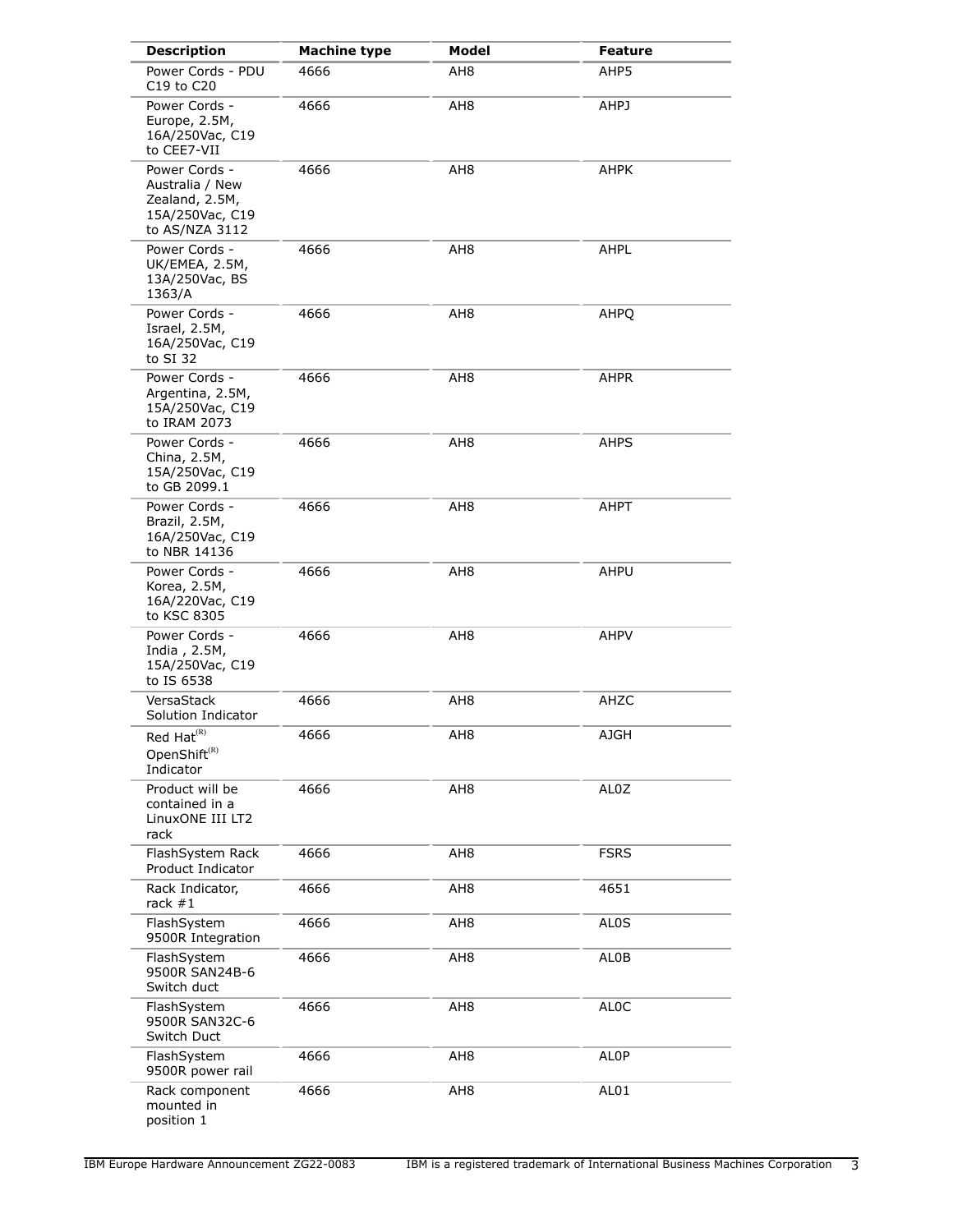| <b>Description</b>                                                      | <b>Machine type</b> | <b>Model</b>    | <b>Feature</b>   |
|-------------------------------------------------------------------------|---------------------|-----------------|------------------|
| Rack component<br>mounted in<br>position 2                              | 4666                | AH8             | AL <sub>02</sub> |
| Shipping and<br>Handling - No<br>Charge                                 | 4666                | AH <sub>8</sub> | AG00             |
| Shipping and<br>Handling                                                | 4666                | AH8             | <b>AGJN</b>      |
| Shipping and<br>Handling - Rack                                         | 4666                | AH <sub>8</sub> | <b>AGJP</b>      |
| RFID Tag AG/AP:<br>902-928 MHz                                          | 4666                | AH <sub>8</sub> | A2EV             |
| RFID Tag EMEA:<br>865.6-867.8 MHz                                       | 4666                | AH <sub>8</sub> | A2EW             |
| Non-China origin                                                        | 4666                | AH <sub>8</sub> | ADZ1             |
| <b>Bulk Order</b><br>Indicator                                          | 4666                | AH <sub>8</sub> | 5555             |
| No Rules Order<br>Indicator                                             | 4666                | AH8             | <b>ADNR</b>      |
| Order Type 1<br>Indicator - CTO                                         | 4666                | AH <sub>8</sub> | ADN1             |
| Order Type 2<br>Indicator - MTM<br>Only                                 | 4666                | AH8             | ADN <sub>2</sub> |
| Order Type 3<br>Indicator - FC Only                                     | 4666                | AH <sub>8</sub> | ADN3             |
| <b>BP Post-Sale</b><br>Services: 1 Day                                  | 4666                | AH8             | <b>SVBP</b>      |
| IBM <sup>(R)</sup> Systems Lab<br>Services Post-Sale<br>Services: 1 Day | 4666                | AH8             | <b>SVCS</b>      |
| Other IBM Post-<br>Sale Services: 1<br>Day                              | 4666                | AH <sub>8</sub> | <b>SVNN</b>      |
| SP Hard Drive/<br>Media Retention -<br>Storage 3 years                  | 4666                | AH <sub>8</sub> | <b>BONQ</b>      |
| SP Hard Drive/<br>Media Retention -<br>Storage 5 years                  | 4666                | AH <sub>8</sub> | <b>BOPF</b>      |
| <b>Expert Care</b><br>Indicator                                         | 4666                | AH <sub>8</sub> | ALH0             |
| EC Advanced 1<br>Year                                                   | 4666                | AH <sub>8</sub> | ALK1             |
| EC Advanced 2<br>Year                                                   | 4666                | AH <sub>8</sub> | ALK <sub>2</sub> |
| EC Advanced 3<br>Year                                                   | 4666                | AH <sub>8</sub> | ALK3             |
| EC Advanced 4<br>Year                                                   | 4666                | AH <sub>8</sub> | ALK4             |
| EC Advanced 5<br>Year                                                   | 4666                | AH <sub>8</sub> | ALK5             |
| EC Premium 1<br>Year                                                    | 4666                | AH <sub>8</sub> | ALL1             |
| EC Premium 2<br>Year                                                    | 4666                | AH <sub>8</sub> | ALL <sub>2</sub> |
| EC Premium 3<br>Year                                                    | 4666                | AH <sub>8</sub> | ALL3             |
| EC Premium 4<br>Year                                                    | 4666                | AH <sub>8</sub> | ALL4             |
| EC Premium 5<br>Year                                                    | 4666                | AH8             | ALL5             |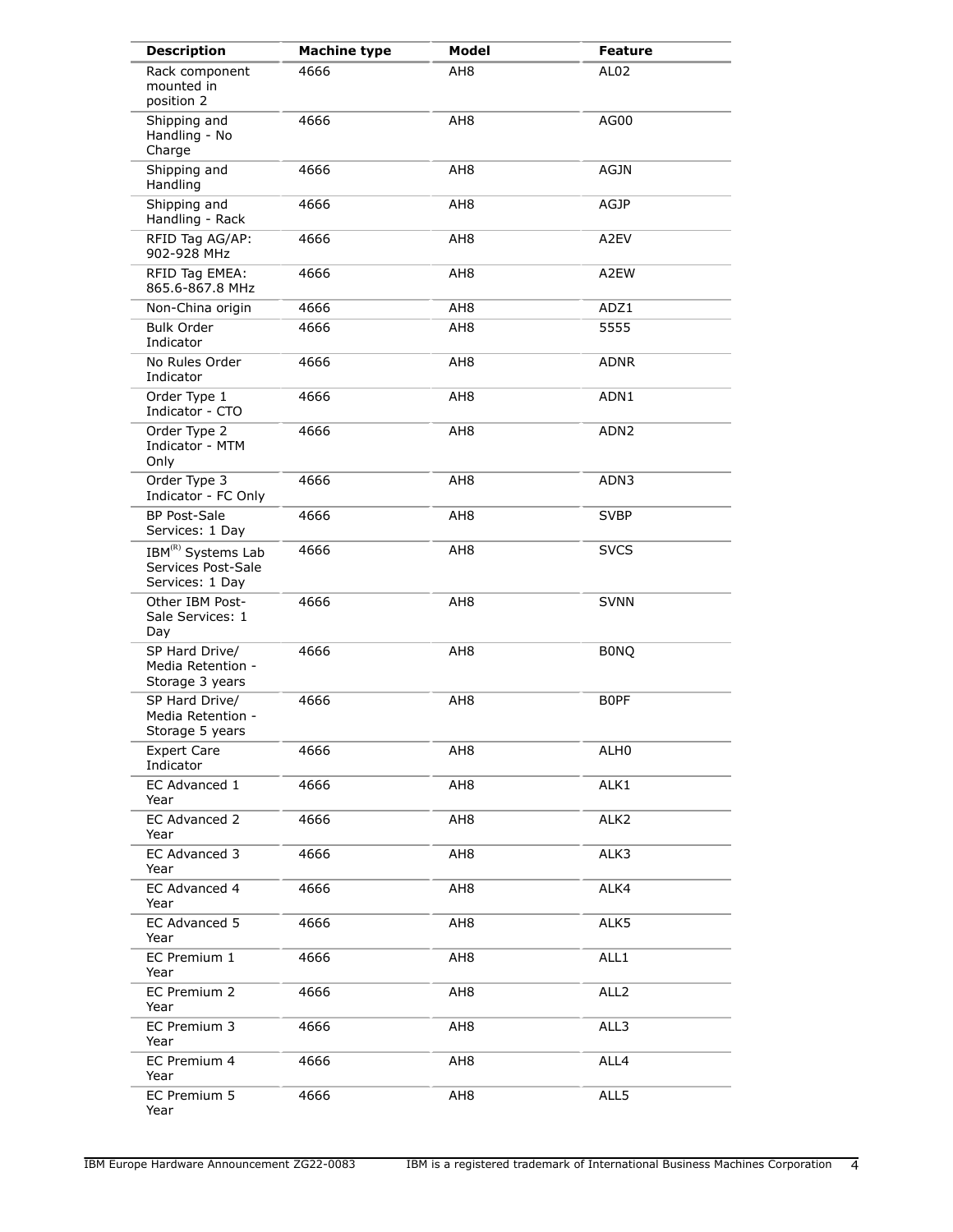| <b>Description</b>                                                   | <b>Machine type</b> | <b>Model</b>    | <b>Feature</b>   |
|----------------------------------------------------------------------|---------------------|-----------------|------------------|
| Remote code load<br>exception                                        | 4666                | AH <sub>8</sub> | AHY <sub>2</sub> |
| <b>Expert Care</b><br>Advanced 1<br>hour Committed<br>Contact 1 Year | 4666                | AH <sub>8</sub> | ALK7             |
| <b>Expert Care</b><br>Advanced 4<br>hour Committed<br>Contact 1 Year | 4666                | AH <sub>8</sub> | ALK8             |
| <b>Expert Care</b><br>Advanced 4 hour<br>Committed Fix 1<br>Year     | 4666                | AH <sub>8</sub> | ALK9             |
| <b>Expert Care</b><br>Advanced 6 hour<br>Committed Fix 1<br>Year     | 4666                | AH <sub>8</sub> | <b>ALKA</b>      |
| <b>Expert Care</b><br>Advanced 8 hour<br>Committed Fix 1<br>Year     | 4666                | AH <sub>8</sub> | <b>ALKB</b>      |
| <b>Expert Care</b><br>Advanced 12 hour<br>Committed Fix 1<br>Year    | 4666                | AH <sub>8</sub> | <b>ALKC</b>      |
| <b>Expert Care</b><br>Advanced 24 hour<br>Committed Fix 1<br>Year    | 4666                | AH <sub>8</sub> | <b>ALKD</b>      |
| <b>Expert Care</b><br>Advanced 48 hour<br>Committed Fix 1<br>Year    | 4666                | AH <sub>8</sub> | <b>ALKE</b>      |
| <b>Expert Care</b><br>Advanced 72 hour<br>Committed Fix 1<br>Year    | 4666                | AH8             | ALKF             |
| <b>Expert Care</b><br>Advanced 1<br>hour Committed<br>Contact 2 Year | 4666                | AH <sub>8</sub> | <b>ALKG</b>      |
| <b>Expert Care</b><br>Advanced 4<br>hour Committed<br>Contact 2 Year | 4666                | AH <sub>8</sub> | <b>ALKH</b>      |
| <b>Expert Care</b><br>Advanced 4 hour<br>Committed Fix 2<br>Year     | 4666                | AH <sub>8</sub> | ALKJ             |
| <b>Expert Care</b><br>Advanced 6 hour<br>Committed Fix 2<br>Year     | 4666                | AH <sub>8</sub> | <b>ALKK</b>      |
| <b>Expert Care</b><br>Advanced 8 hour<br>Committed Fix 2<br>Year     | 4666                | AH8             | <b>ALKL</b>      |
| <b>Expert Care</b><br>Advanced 12 hour<br>Committed Fix 2<br>Year    | 4666                | AH <sub>8</sub> | <b>ALKM</b>      |
| <b>Expert Care</b><br>Advanced 24 hour<br>Committed Fix 2<br>Year    | 4666                | AH <sub>8</sub> | <b>ALKN</b>      |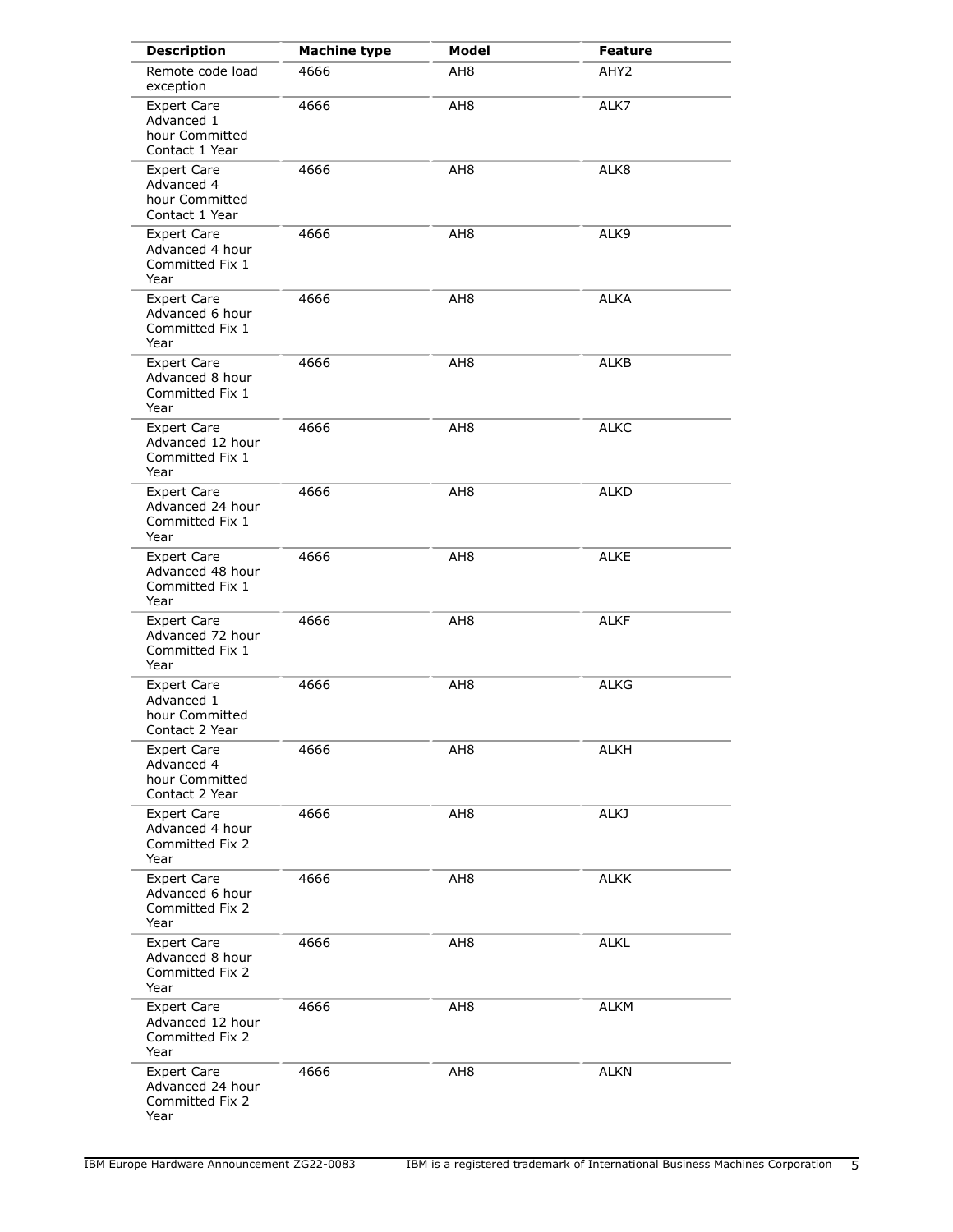| <b>Description</b>                                                   | <b>Machine type</b> | Model           | <b>Feature</b> |
|----------------------------------------------------------------------|---------------------|-----------------|----------------|
| <b>Expert Care</b><br>Advanced 48 hour<br>Committed Fix 2<br>Year    | 4666                | AH <sub>8</sub> | <b>ALKP</b>    |
| <b>Expert Care</b><br>Advanced 72 hour<br>Committed Fix 2<br>Year    | 4666                | AH <sub>8</sub> | <b>ALKQ</b>    |
| <b>Expert Care</b><br>Advanced 1<br>hour Committed<br>Contact 3 Year | 4666                | AH8             | ALKR           |
| <b>Expert Care</b><br>Advanced 4<br>hour Committed<br>Contact 3 Year | 4666                | AH <sub>8</sub> | <b>ALKS</b>    |
| <b>Expert Care</b><br>Advanced 4 hour<br>Committed Fix 3<br>Year     | 4666                | AH <sub>8</sub> | <b>ALKT</b>    |
| <b>Expert Care</b><br>Advanced 6 hour<br>Committed Fix 3<br>Year     | 4666                | AH <sub>8</sub> | <b>ALKU</b>    |
| <b>Expert Care</b><br>Advanced 8 hour<br>Committed Fix 3<br>Year     | 4666                | AH <sub>8</sub> | <b>ALKV</b>    |
| <b>Expert Care</b><br>Advanced 12 hour<br>Committed Fix 3<br>Year    | 4666                | AH <sub>8</sub> | <b>ALKW</b>    |
| <b>Expert Care</b><br>Advanced 24 hour<br>Committed Fix 3<br>Year    | 4666                | AH <sub>8</sub> | <b>ALKX</b>    |
| <b>Expert Care</b><br>Advanced 48 hour<br>Committed Fix 3<br>Year    | 4666                | AH <sub>8</sub> | <b>ALKY</b>    |
| <b>Expert Care</b><br>Advanced 72 hour<br>Committed Fix 3<br>Year    | 4666                | AH8             | <b>ALKZ</b>    |
| <b>Expert Care</b><br>Advanced 1<br>hour Committed<br>Contact 4 Year | 4666                | AH <sub>8</sub> | ALC7           |
| <b>Expert Care</b><br>Advanced 4<br>hour Committed<br>Contact 4 Year | 4666                | AH8             | ALC8           |
| <b>Expert Care</b><br>Advanced 4 hour<br>Committed Fix 4<br>Year     | 4666                | AH <sub>8</sub> | ALC9           |
| <b>Expert Care</b><br>Advanced 6 hour<br>Committed Fix 4<br>Year     | 4666                | AH8             | ALCA           |
| <b>Expert Care</b><br>Advanced 8 hour<br>Committed Fix 4<br>Year     | 4666                | AH <sub>8</sub> | ALCB           |
| <b>Expert Care</b><br>Advanced 12 hour                               | 4666                | AH <sub>8</sub> | <b>ALCC</b>    |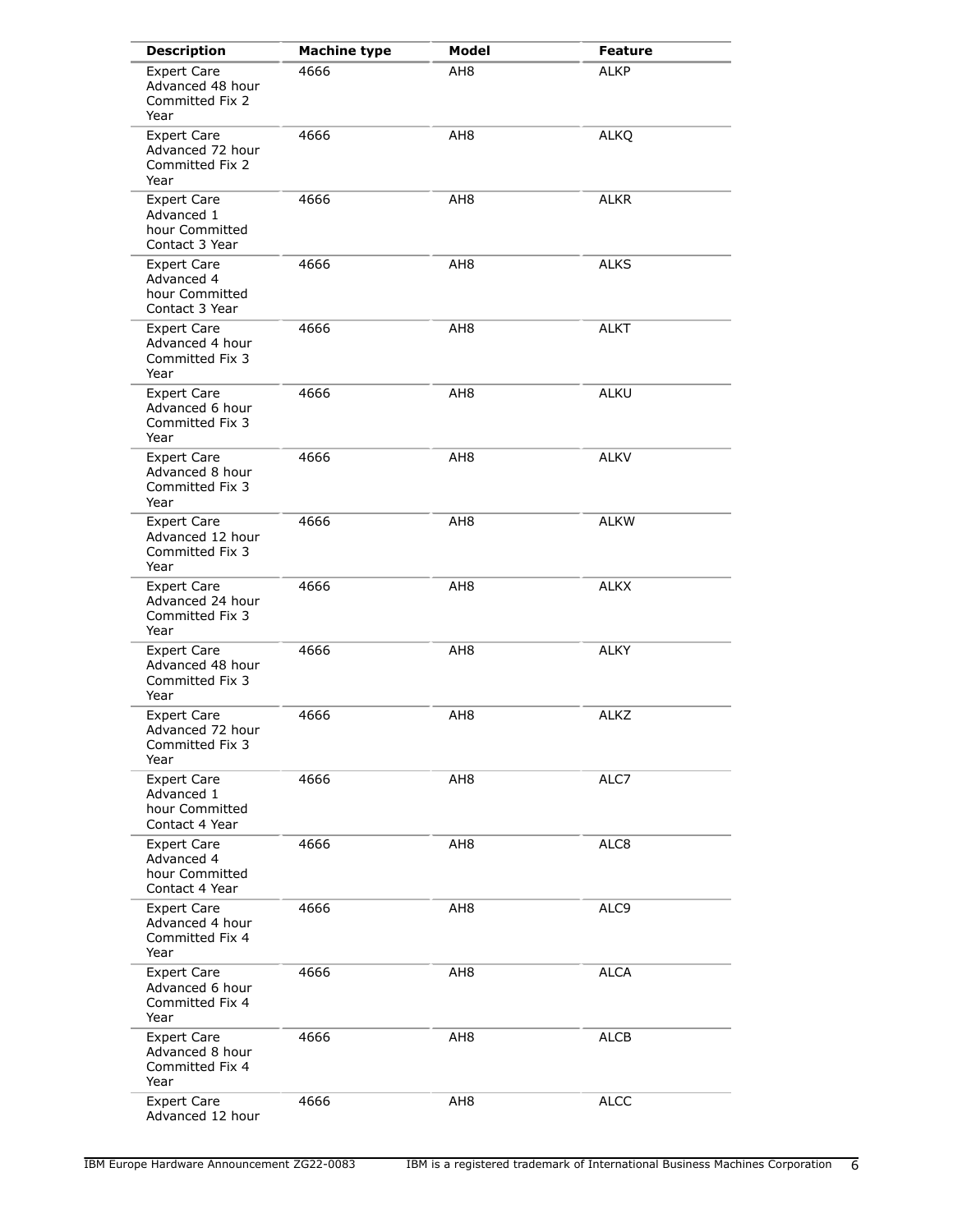| <b>Description</b>                                                   | <b>Machine type</b> | Model           | <b>Feature</b> |
|----------------------------------------------------------------------|---------------------|-----------------|----------------|
| Committed Fix 4<br>Year                                              |                     |                 |                |
| <b>Expert Care</b><br>Advanced 24 hour<br>Committed Fix 4<br>Year    | 4666                | AH <sub>8</sub> | <b>ALCD</b>    |
| <b>Expert Care</b><br>Advanced 48 hour<br>Committed Fix 4<br>Year    | 4666                | AH <sub>8</sub> | ALCE           |
| <b>Expert Care</b><br>Advanced 72 hour<br>Committed Fix 4<br>Year    | 4666                | AH <sub>8</sub> | <b>ALCF</b>    |
| <b>Expert Care</b><br>Advanced 1<br>hour Committed<br>Contact 5 Year | 4666                | AH8             | <b>ALCG</b>    |
| <b>Expert Care</b><br>Advanced 4<br>hour Committed<br>Contact 5 Year | 4666                | AH <sub>8</sub> | <b>ALCH</b>    |
| <b>Expert Care</b><br>Advanced 4 hour<br>Committed Fix 5<br>Year     | 4666                | AH <sub>8</sub> | <b>ALCJ</b>    |
| <b>Expert Care</b><br>Advanced 6 hour<br>Committed Fix 5<br>Year     | 4666                | AH8             | <b>ALCK</b>    |
| <b>Expert Care</b><br>Advanced 8 hour<br>Committed Fix 5<br>Year     | 4666                | AH <sub>8</sub> | <b>ALCL</b>    |
| <b>Expert Care</b><br>Advanced 12 hour<br>Committed Fix 5<br>Year    | 4666                | AH <sub>8</sub> | <b>ALCM</b>    |
| <b>Expert Care</b><br>Advanced 24 hour<br>Committed Fix 5<br>Year    | 4666                | AH <sub>8</sub> | <b>ALCN</b>    |
| <b>Expert Care</b><br>Advanced 48 hour<br>Committed Fix 5<br>Year    | 4666                | AH <sub>8</sub> | <b>ALCP</b>    |
| <b>Expert Care</b><br>Advanced 72 hour<br>Committed Fix 5<br>Year    | 4666                | AH8             | <b>ALCQ</b>    |
| Expert Care<br>Premium 1 hour<br>Committed<br>Contact 1 Year         | 4666                | AH <sub>8</sub> | ALL7           |
| <b>Expert Care</b><br>Premium 4 hour<br>Committed<br>Contact 1 Year  | 4666                | AH <sub>8</sub> | ALL8           |
| <b>Expert Care</b><br>Premium 4 hour<br>Committed Fix 1<br>Year      | 4666                | AH <sub>8</sub> | ALL9           |
| <b>Expert Care</b><br>Premium 6 hour<br>Committed Fix 1<br>Year      | 4666                | AH <sub>8</sub> | <b>ALLA</b>    |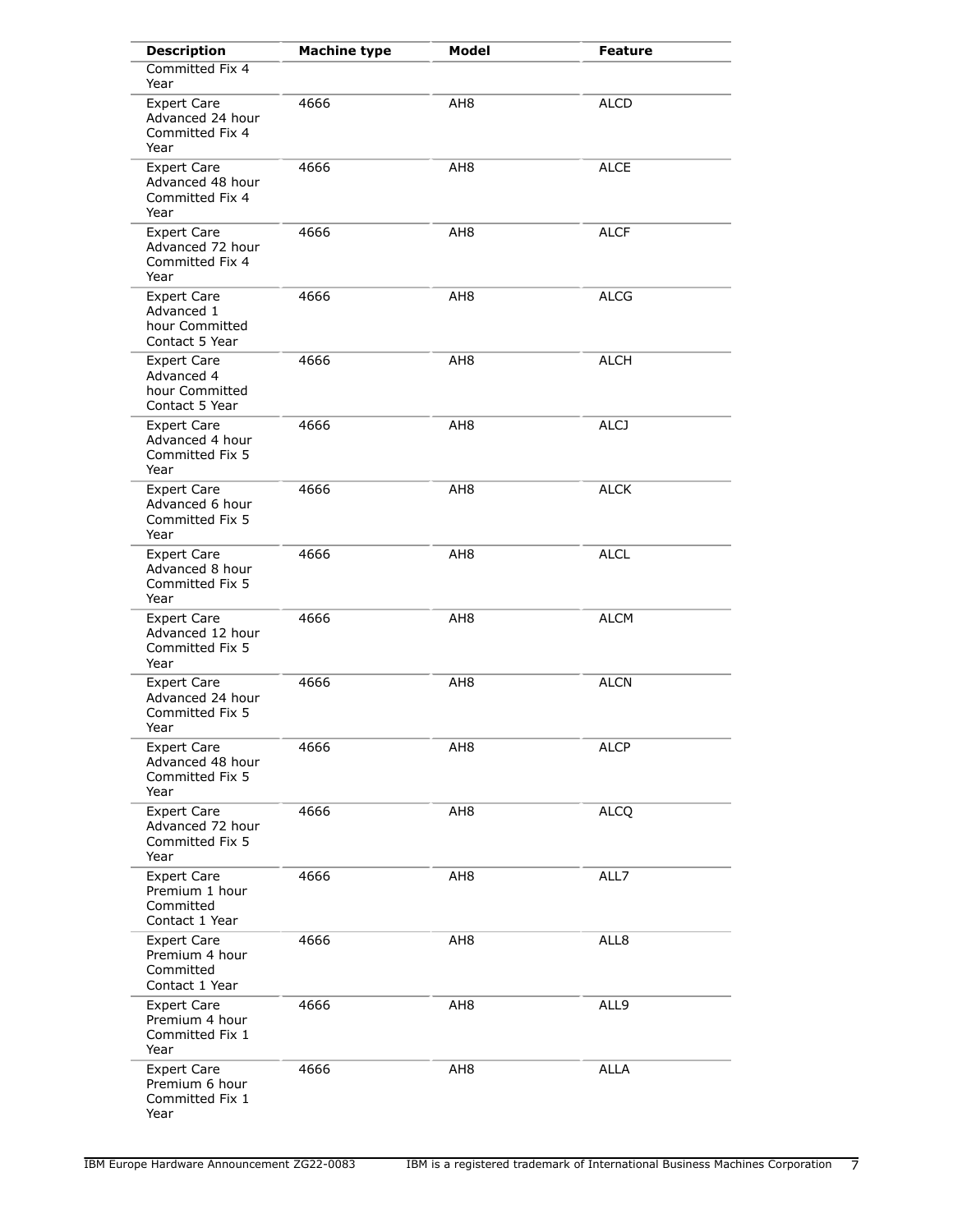| <b>Description</b>                                                  | <b>Machine type</b> | Model           | Feature     |
|---------------------------------------------------------------------|---------------------|-----------------|-------------|
| <b>Expert Care</b><br>Premium 8 hour<br>Committed Fix 1<br>Year     | 4666                | AH <sub>8</sub> | <b>ALLB</b> |
| <b>Expert Care</b><br>Premium 12 hour<br>Committed Fix 1<br>Year    | 4666                | AH <sub>8</sub> | <b>ALLC</b> |
| <b>Expert Care</b><br>Premium 24 hour<br>Committed Fix 1<br>Year    | 4666                | AH8             | <b>ALLD</b> |
| <b>Expert Care</b><br>Premium 48 hour<br>Committed Fix 1<br>Year    | 4666                | AH <sub>8</sub> | <b>ALLE</b> |
| <b>Expert Care</b><br>Premium 72 hour<br>Committed Fix 1<br>Year    | 4666                | AH <sub>8</sub> | <b>ALLF</b> |
| <b>Expert Care</b><br>Premium 1 hour<br>Committed<br>Contact 2 Year | 4666                | AH <sub>8</sub> | <b>ALLG</b> |
| <b>Expert Care</b><br>Premium 4 hour<br>Committed<br>Contact 2 Year | 4666                | AH <sub>8</sub> | <b>ALLH</b> |
| <b>Expert Care</b><br>Premium 4 hour<br>Committed Fix 2<br>Year     | 4666                | AH <sub>8</sub> | <b>ALLJ</b> |
| <b>Expert Care</b><br>Premium 6 hour<br>Committed Fix 2<br>Year     | 4666                | AH <sub>8</sub> | <b>ALLK</b> |
| <b>Expert Care</b><br>Premium 8 hour<br>Committed Fix 2<br>Year     | 4666                | AH <sub>8</sub> | <b>ALLL</b> |
| <b>Expert Care</b><br>Premium 12 hour<br>Committed Fix 2<br>Year    | 4666                | AH8             | <b>ALLM</b> |
| <b>Expert Care</b><br>Premium 24 hour<br>Committed Fix 2<br>Year    | 4666                | AH <sub>8</sub> | <b>ALLN</b> |
| <b>Expert Care</b><br>Premium 48 hour<br>Committed Fix 2<br>Year    | 4666                | AH8             | <b>ALLP</b> |
| <b>Expert Care</b><br>Premium 72 hour<br>Committed Fix 2<br>Year    | 4666                | AH <sub>8</sub> | <b>ALLQ</b> |
| <b>Expert Care</b><br>Premium 1 hour<br>Committed<br>Contact 3 Year | 4666                | AH8             | <b>ALLR</b> |
| <b>Expert Care</b><br>Premium 4 hour<br>Committed<br>Contact 3 Year | 4666                | AH <sub>8</sub> | <b>ALLS</b> |
| <b>Expert Care</b><br>Premium 4 hour                                | 4666                | AH <sub>8</sub> | <b>ALLT</b> |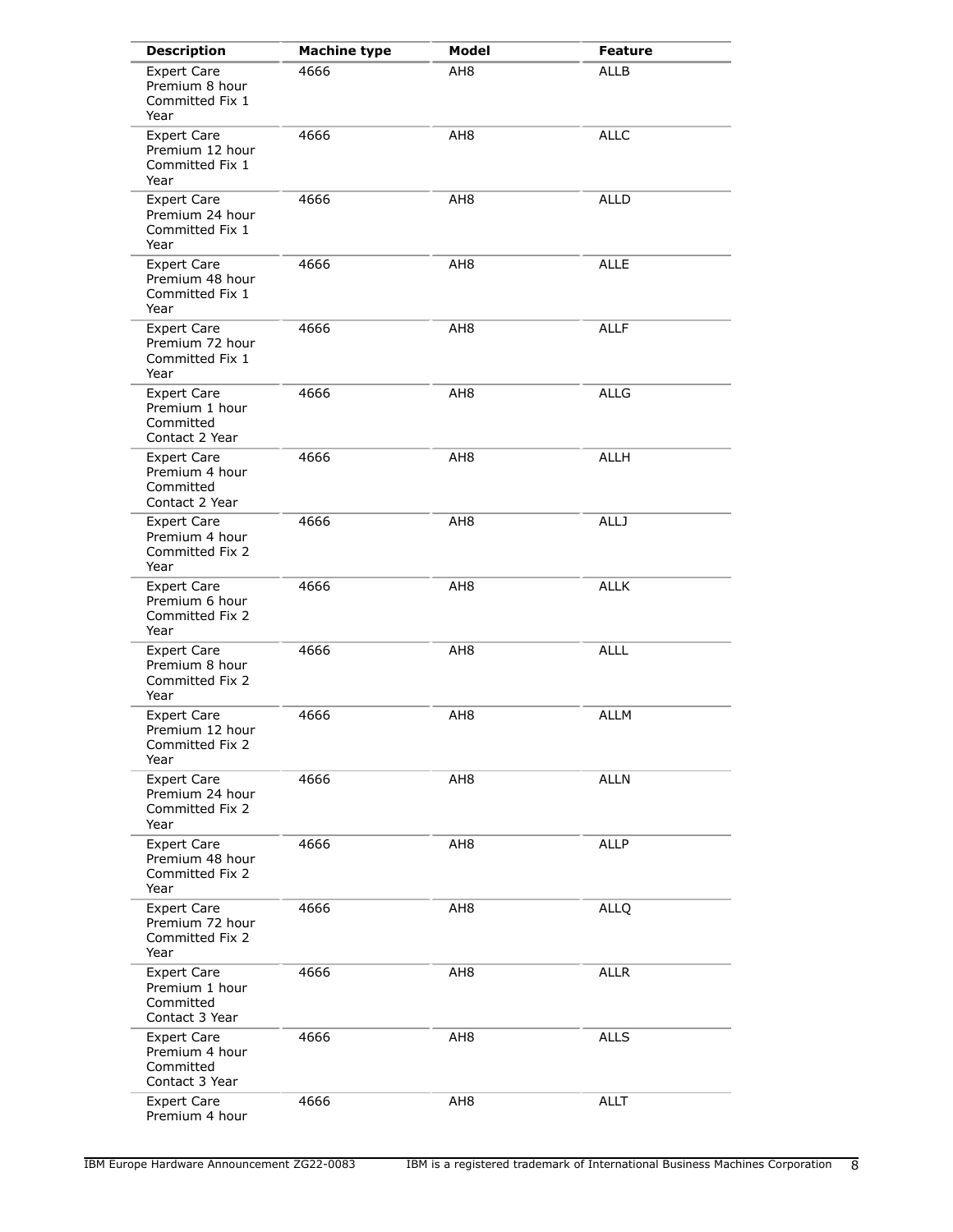| <b>Description</b>                                                  | <b>Machine type</b> | <b>Model</b>    | Feature     |
|---------------------------------------------------------------------|---------------------|-----------------|-------------|
| Committed Fix 3<br>Year                                             |                     |                 |             |
| <b>Expert Care</b><br>Premium 6 hour<br>Committed Fix 3<br>Year     | 4666                | AH <sub>8</sub> | <b>ALLU</b> |
| <b>Expert Care</b><br>Premium 8 hour<br>Committed Fix 3<br>Year     | 4666                | AH8             | <b>ALLV</b> |
| <b>Expert Care</b><br>Premium 12 hour<br>Committed Fix 3<br>Year    | 4666                | AH8             | <b>ALLW</b> |
| <b>Expert Care</b><br>Premium 24 hour<br>Committed Fix 3<br>Year    | 4666                | AH <sub>8</sub> | <b>ALLX</b> |
| <b>Expert Care</b><br>Premium 48 hour<br>Committed Fix 3<br>Year    | 4666                | AH <sub>8</sub> | <b>ALLY</b> |
| <b>Expert Care</b><br>Premium 72 hour<br>Committed Fix 3<br>Year    | 4666                | AH <sub>8</sub> | <b>ALLZ</b> |
| <b>Expert Care</b><br>Premium 1 hour<br>Committed<br>Contact 4 Year | 4666                | AH8             | ALD7        |
| <b>Expert Care</b><br>Premium 4 hour<br>Committed<br>Contact 4 Year | 4666                | AH8             | ALD8        |
| <b>Expert Care</b><br>Premium 4 hour<br>Committed Fix 4<br>Year     | 4666                | AH <sub>8</sub> | ALD9        |
| <b>Expert Care</b><br>Premium 6 hour<br>Committed Fix 4<br>Year     | 4666                | AH <sub>8</sub> | ALDA        |
| <b>Expert Care</b><br>Premium 8 hour<br>Committed Fix 4<br>Year     | 4666                | AH <sub>8</sub> | <b>ALDB</b> |
| <b>Expert Care</b><br>Premium 12 hour<br>Committed Fix 4<br>Year    | 4666                | AH8             | <b>ALDC</b> |
| <b>Expert Care</b><br>Premium 24 hour<br>Committed Fix 4<br>Year    | 4666                | AH8             | <b>ALDD</b> |
| <b>Expert Care</b><br>Premium 48 hour<br>Committed Fix 4<br>Year    | 4666                | AH <sub>8</sub> | <b>ALDE</b> |
| <b>Expert Care</b><br>Premium 72 hour<br>Committed Fix 4<br>Year    | 4666                | AH8             | <b>ALDF</b> |
| <b>Expert Care</b><br>Premium 1 hour<br>Committed<br>Contact 5 Year | 4666                | AH <sub>8</sub> | <b>ALDG</b> |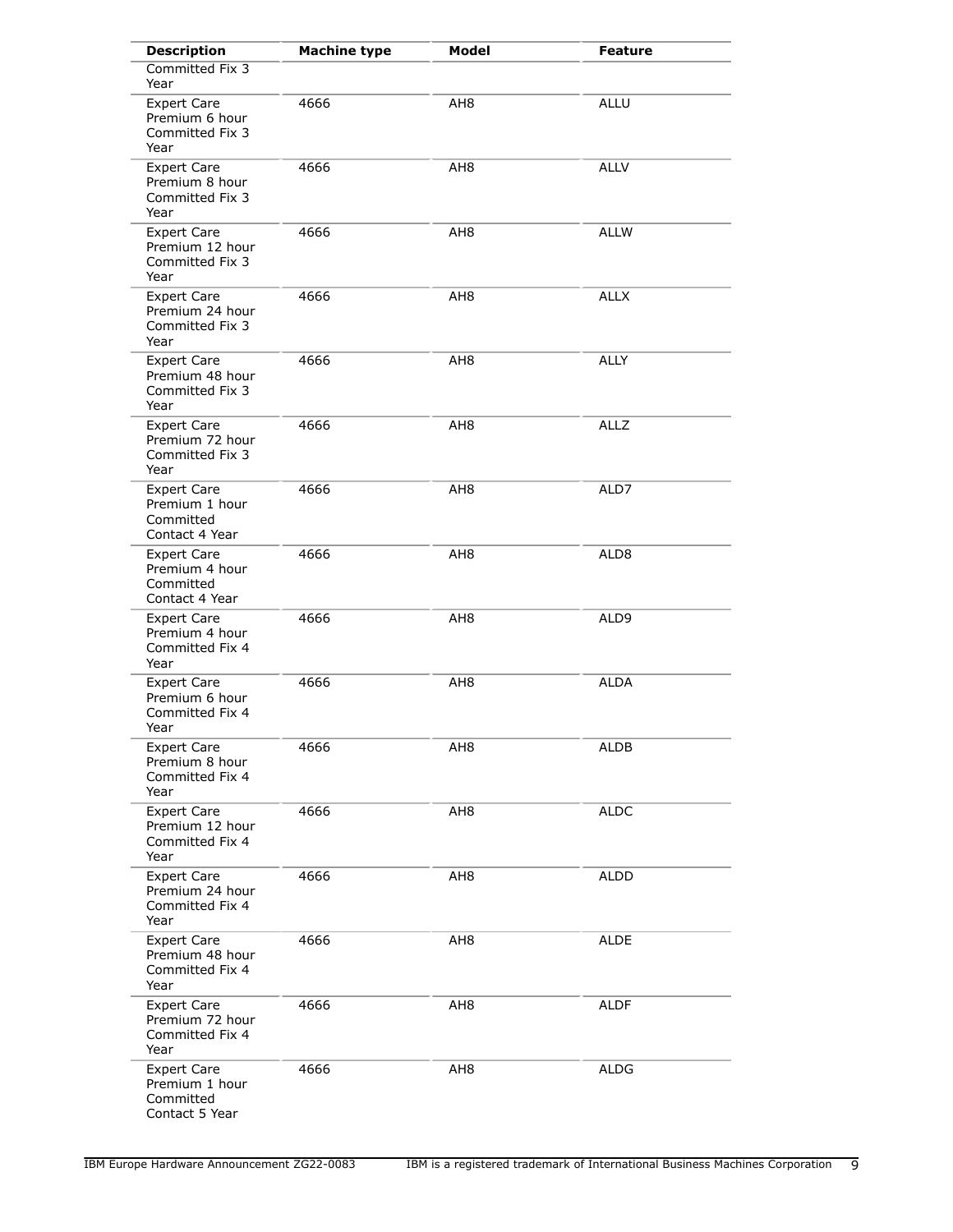| <b>Description</b>                                                   | <b>Machine type</b> | Model           | <b>Feature</b> |
|----------------------------------------------------------------------|---------------------|-----------------|----------------|
| <b>Expert Care</b><br>Premium 4 hour<br>Committed<br>Contact 5 Year  | 4666                | AH8             | <b>ALDH</b>    |
| <b>Expert Care</b><br>Premium 4 hour<br>Committed Fix 5<br>Year      | 4666                | AH8             | ALDJ           |
| <b>Expert Care</b><br>Premium 6 hour<br>Committed Fix 5<br>Year      | 4666                | AH <sub>8</sub> | <b>ALDK</b>    |
| <b>Expert Care</b><br>Premium 8 hour<br>Committed Fix 5<br>Year      | 4666                | AH <sub>8</sub> | <b>ALDL</b>    |
| <b>Expert Care</b><br>Premium 12 hour<br>Committed Fix 5<br>Year     | 4666                | AH <sub>8</sub> | <b>ALDM</b>    |
| <b>Expert Care</b><br>Premium 24 hour<br>Committed Fix 5<br>Year     | 4666                | AH <sub>8</sub> | <b>ALDN</b>    |
| <b>Expert Care</b><br>Premium 48 hour<br>Committed Fix 5<br>Year     | 4666                | AH8             | <b>ALDP</b>    |
| <b>Expert Care</b><br>Premium 72 hour<br>Committed Fix 5<br>Year     | 4666                | AH <sub>8</sub> | <b>ALDQ</b>    |
| Generic Bezel                                                        | 4666                | AH8             | <b>ACZA</b>    |
| Generic Packaging                                                    | 4666                | AH <sub>8</sub> | <b>ACZF</b>    |
| STaaS Indicator                                                      | 4666                | AH <sub>8</sub> | AHY1           |
| <b>JEMT Indicator</b>                                                | 4666                | AH <sub>8</sub> | 0021           |
| 1024 GB Base<br>Cache                                                | 4666                | UH <sub>8</sub> | <b>ACGM</b>    |
| 1024 GB Cache<br>Upgrade                                             | 4666                | UH <sub>8</sub> | <b>ACGN</b>    |
| 1024 GB Cache<br>Upgrade                                             | 4666                | UH <sub>8</sub> | <b>ACGP</b>    |
| 480 GB M.2 Boot<br>drive Pair                                        | 4666                | UH8             | <b>ACGU</b>    |
| 4 Port Fibre<br>Channel Adapter<br>Cards with<br>Transceivers (Pair) | 4666                | UH8             | AHBB           |
| 2 Port 25GbE RoCE<br><b>Adapter Card</b><br>(Pair)                   | 4666                | UH <sub>8</sub> | AHBH           |
| 2 Port 25GbE<br><b>iWARP Adapter</b><br>Card (Pair)                  | 4666                | UH <sub>8</sub> | AHBJ           |
| 2 Port 100GbE<br>RoCEv2 Adapter<br>Card (Pair)                       | 4666                | UH8             | AHB8           |
| <b>SAS Expansion</b><br>Enclosure Attach<br>Card (Pair)              | 4666                | UH8             | AHBA           |
| 32 Gb FC LW SFP<br>Transceivers (Pair)                               | 4666                | UH8             | <b>ACHV</b>    |
| 10 GbE SW SFP<br>+ Transceivers<br>(Four)                            | 4666                | UH8             | <b>ACHQ</b>    |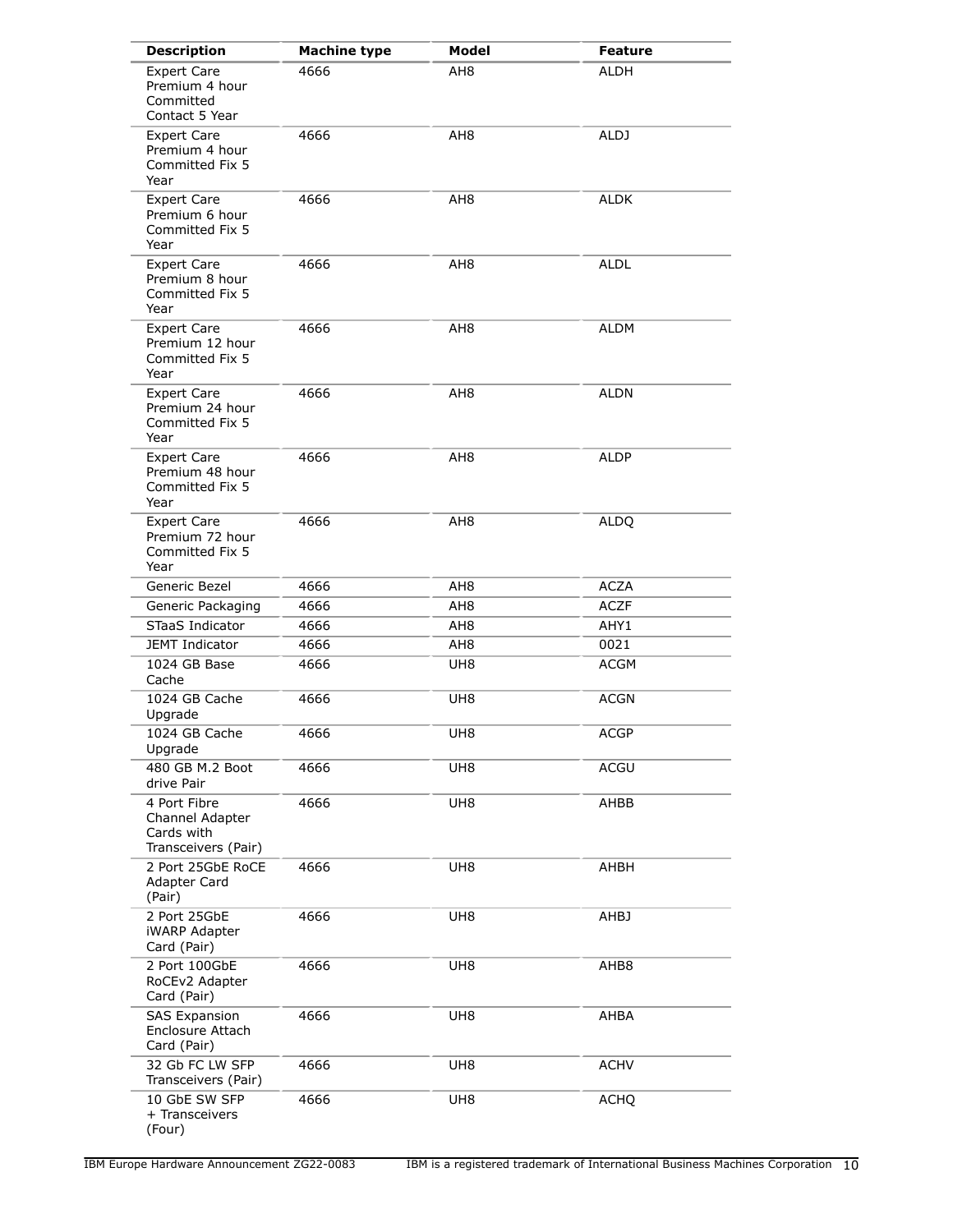| <b>Description</b>                                                                      | <b>Machine type</b> | <b>Model</b>    | <b>Feature</b> |
|-----------------------------------------------------------------------------------------|---------------------|-----------------|----------------|
| 25 GbE SW SFP28<br><b>Transceivers</b><br>(Four)                                        | 4666                | UH <sub>8</sub> | <b>ACHP</b>    |
| 100GbE QSFP28<br><b>SR4 Transceivers</b><br>(Four)                                      | 4666                | UH <sub>8</sub> | <b>ACHX</b>    |
| 10GbE SFP+<br>RJ45 Transceivers<br>(Four)                                               | 4666                | UH <sub>8</sub> | ACJ2           |
| Encryption<br>Enablement                                                                | 4666                | UH8             | ACE9           |
| Encryption USB<br>Flash Drives (Four<br>Pack)                                           | 4666                | UH <sub>8</sub> | <b>ACEA</b>    |
| 4.8 TB 2.5 Inch<br>NVMe Flash Core<br>Module                                            | 4666                | UH8             | AHS9           |
| 9.6 TB 2.5 Inch<br>NVMe Flash Core<br>Module                                            | 4666                | UH <sub>8</sub> | AHSA           |
| 19.2 TB 2.5 Inch<br>NVMe Flash Core<br>Module                                           | 4666                | UH <sub>8</sub> | AHSB           |
| 38.4 TB 2.5 Inch<br>NVMe Flash Core<br>Module                                           | 4666                | UH <sub>8</sub> | AHSC           |
| 1.92 TB 2.5 Inch<br>NVMe Flash Drive                                                    | 4666                | UH <sub>8</sub> | AHTH           |
| 3.84 TB 2.5 Inch<br>NVMe Flash Drive                                                    | 4666                | UH <sub>8</sub> | AHTI           |
| 7.68 TB 2.5 Inch<br>NVMe Flash Drive                                                    | 4666                | UH <sub>8</sub> | <b>AHTJ</b>    |
| 15.36 TB 2.5 Inch<br>NVMe Flash Drive                                                   | 4666                | UH <sub>8</sub> | <b>AHTK</b>    |
| 30.72 TB 2.5 Inch<br>NVMe Flash Drive                                                   | 4666                | UH8             | AHTL           |
| 1.6 TB 2.5 Inch<br><b>NVMe Storage</b><br>Class Memory<br><b>Drive</b>                  | 4666                | UH <sub>8</sub> | AHTM           |
| 1m OM3 Fiber<br>Cable (LC)                                                              | 4666                | UH <sub>8</sub> | ACSQ           |
| 2m OM3 Fiber<br>Cable (LC)                                                              | 4666                | UH <sub>8</sub> | ACSU           |
| 5m OM3 Fiber<br>Cable (LC)                                                              | 4666                | UH <sub>8</sub> | <b>ACSR</b>    |
| 10m OM3 Fiber<br>Cable (LC)                                                             | 4666                | UH <sub>8</sub> | <b>ACSS</b>    |
| 25m OM3 Fiber<br>Cable (LC)                                                             | 4666                | UH <sub>8</sub> | <b>ACST</b>    |
| Power Cords - PDU<br>C19 to C20                                                         | 4666                | UH <sub>8</sub> | AHP5           |
| Power Cords -<br>Europe, 2.5M,<br>16A/250Vac, C19<br>to CEE7-VII                        | 4666                | UH <sub>8</sub> | AHPJ           |
| Power Cords -<br>Australia / New<br>Zealand, 2.5M,<br>15A/250Vac, C19<br>to AS/NZA 3112 | 4666                | UH <sub>8</sub> | <b>AHPK</b>    |
| Power Cords -<br>UK/EMEA, 2.5M,<br>13A/250Vac, BS<br>1363/A                             | 4666                | UH <sub>8</sub> | AHPL           |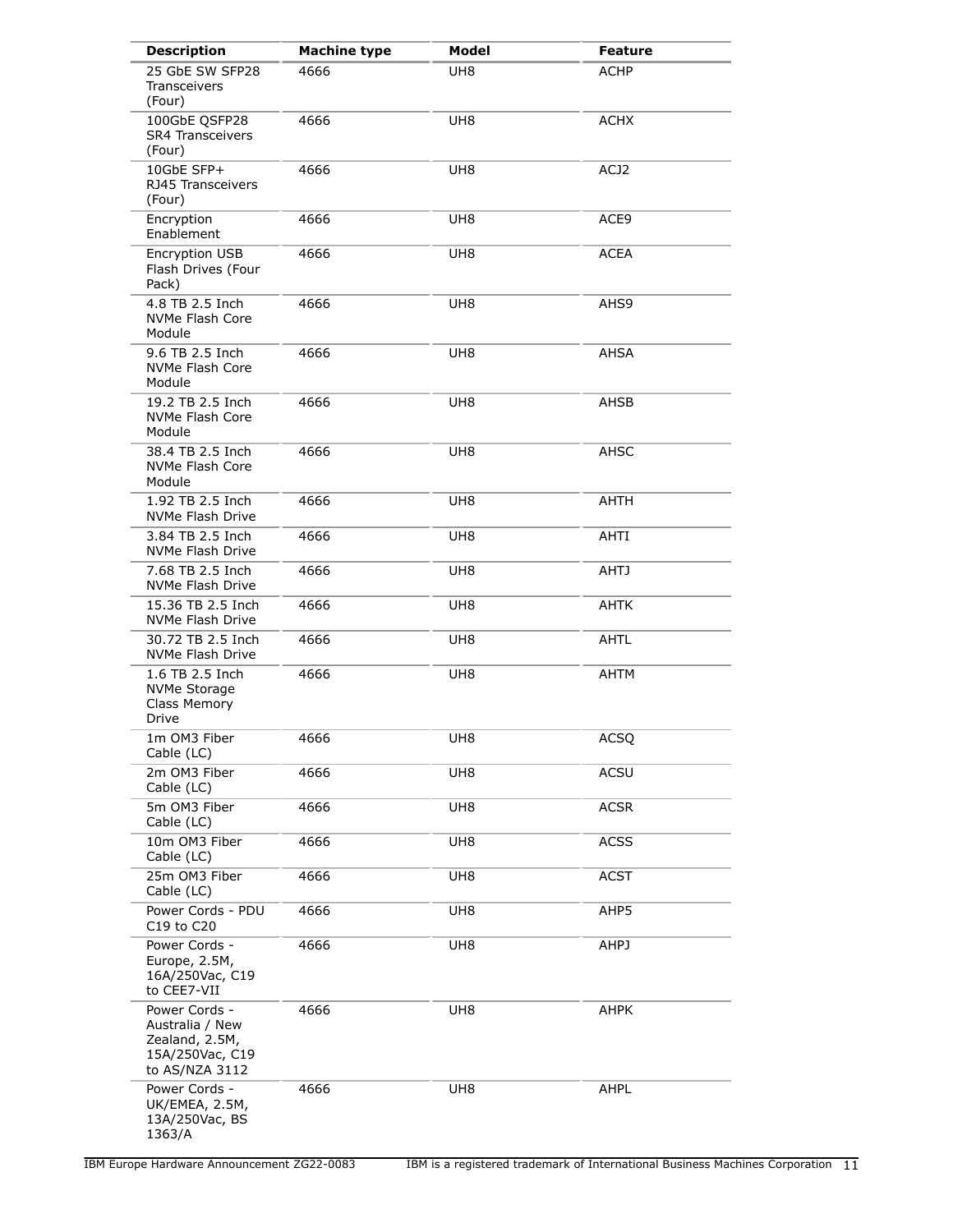| <b>Description</b>                                                   | <b>Machine type</b> | <b>Model</b>    | <b>Feature</b>   |
|----------------------------------------------------------------------|---------------------|-----------------|------------------|
| Power Cords -<br>Israel, 2.5M,<br>16A/250Vac, C19<br>to SI 32        | 4666                | UH <sub>8</sub> | AHPO             |
| Power Cords -<br>Argentina, 2.5M,<br>15A/250Vac, C19<br>to IRAM 2073 | 4666                | UH8             | AHPR             |
| Power Cords -<br>China, 2.5M,<br>15A/250Vac, C19<br>to GB 2099.1     | 4666                | UH <sub>8</sub> | AHPS             |
| Power Cords -<br>Brazil, 2.5M,<br>16A/250Vac, C19<br>to NBR 14136    | 4666                | UH <sub>8</sub> | AHPT             |
| Power Cords -<br>Korea, 2.5M,<br>16A/220Vac, C19<br>to KSC 8305      | 4666                | UH <sub>8</sub> | AHPU             |
| Power Cords -<br>India, 2.5M,<br>15A/250Vac, C19<br>to IS 6538       | 4666                | UH <sub>8</sub> | <b>AHPV</b>      |
| VersaStack<br>Solution Indicator                                     | 4666                | UH <sub>8</sub> | AHZC             |
| Red Hat OpenShift<br>Indicator                                       | 4666                | UH <sub>8</sub> | AJGH             |
| Product will be<br>contained in a<br>LinuxONE III LT2<br>rack        | 4666                | UH8             | AL0Z             |
| Shipping and<br>Handling - No<br>Charge                              | 4666                | UH <sub>8</sub> | AG00             |
| Shipping and<br>Handling                                             | 4666                | UH8             | AGJN             |
| RFID Tag AG/AP:<br>902-928 MHz                                       | 4666                | UH8             | A2EV             |
| RFID Tag EMEA:<br>865.6-867.8 MHz                                    | 4666                | UH <sub>8</sub> | A2EW             |
| Non-China origin                                                     | 4666                | UH8             | ADZ1             |
| <b>Bulk Order</b><br>Indicator                                       | 4666                | UH <sub>8</sub> | 5555             |
| No Rules Order<br>Indicator                                          | 4666                | UH <sub>8</sub> | ADNR             |
| Order Type 1<br>Indicator - CTO                                      | 4666                | UH <sub>8</sub> | ADN1             |
| Order Type 2<br>Indicator - MTM<br>Only                              | 4666                | UH <sub>8</sub> | ADN <sub>2</sub> |
| Order Type 3<br>Indicator - FC Only                                  | 4666                | UH <sub>8</sub> | ADN3             |
| <b>BP Post-Sale</b><br>Services: 1 Day                               | 4666                | UH <sub>8</sub> | <b>SVBP</b>      |
| IBM Systems Lab<br>Services Post-Sale<br>Services: 1 Day             | 4666                | UH8             | <b>SVCS</b>      |
| Other IBM Post-<br>Sale Services: 1<br>Day                           | 4666                | UH <sub>8</sub> | <b>SVNN</b>      |
| SP Hard Drive/<br>Media Retention -<br>Storage 3 years               | 4666                | UH <sub>8</sub> | <b>BONQ</b>      |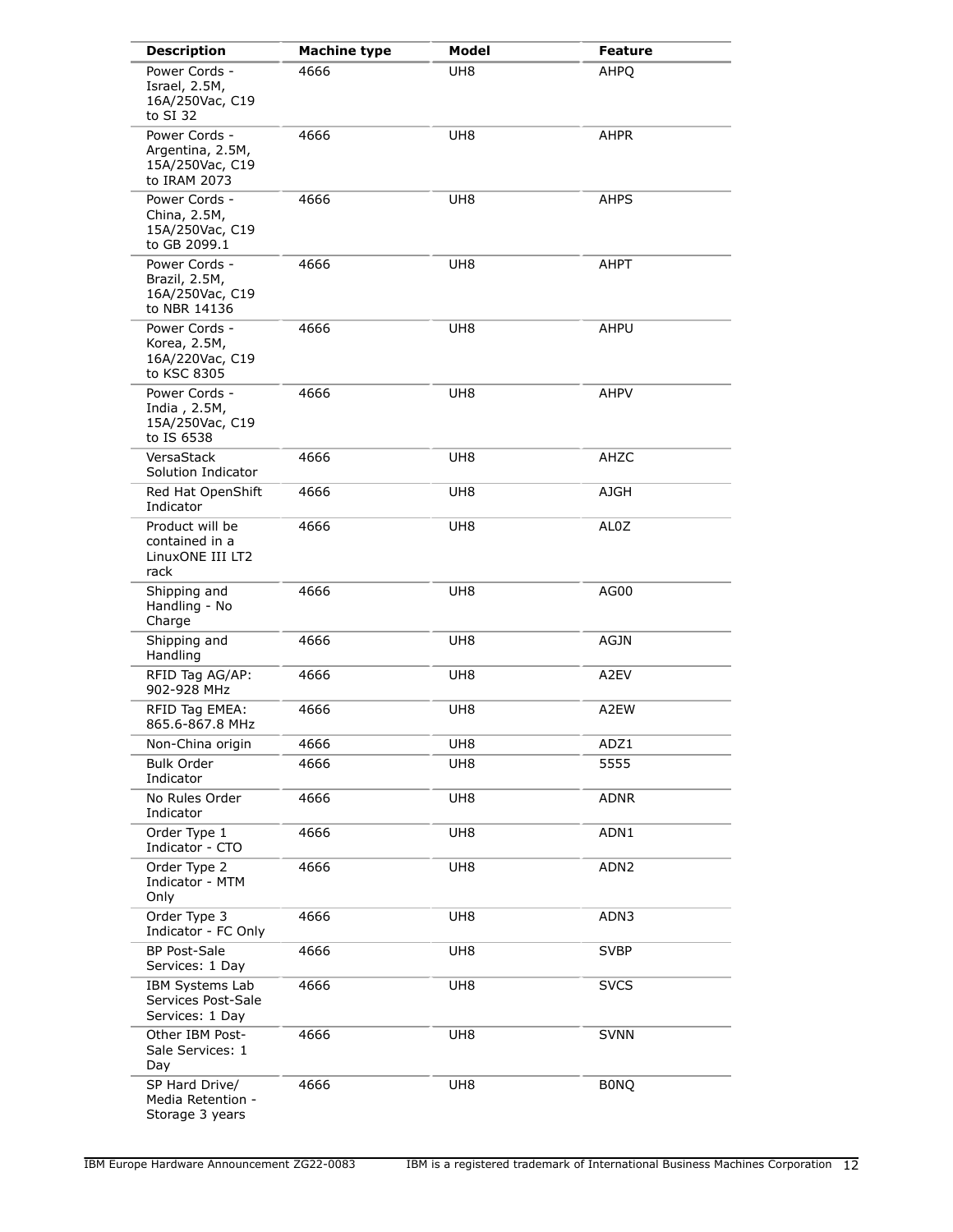| <b>Description</b>                                                   | <b>Machine type</b> | Model           | <b>Feature</b>   |
|----------------------------------------------------------------------|---------------------|-----------------|------------------|
| SP Hard Drive/<br>Media Retention -<br>Storage 5 years               | 4666                | UH8             | <b>BOPF</b>      |
| <b>Expert Care</b><br>Indicator                                      | 4666                | UH <sub>8</sub> | ALH <sub>0</sub> |
| EC Advanced 1<br>Year                                                | 4666                | UH <sub>8</sub> | ALK1             |
| EC Advanced 2<br>Year                                                | 4666                | UH8             | ALK <sub>2</sub> |
| EC Advanced 3<br>Year                                                | 4666                | UH <sub>8</sub> | ALK3             |
| EC Advanced 4<br>Year                                                | 4666                | UH <sub>8</sub> | ALK4             |
| EC Advanced 5<br>Year                                                | 4666                | UH8             | ALK5             |
| EC Premium 1<br>Year                                                 | 4666                | UH8             | ALL1             |
| EC Premium 2<br>Year                                                 | 4666                | UH <sub>8</sub> | ALL <sub>2</sub> |
| EC Premium 3<br>Year                                                 | 4666                | UH <sub>8</sub> | ALL3             |
| EC Premium 4<br>Year                                                 | 4666                | UH <sub>8</sub> | ALL4             |
| EC Premium 5<br>Year                                                 | 4666                | UH <sub>8</sub> | ALL5             |
| Remote code load<br>exception                                        | 4666                | UH <sub>8</sub> | AHY <sub>2</sub> |
| <b>Expert Care</b><br>Advanced 1<br>hour Committed<br>Contact 1 Year | 4666                | UH <sub>8</sub> | ALK7             |
| <b>Expert Care</b><br>Advanced 4<br>hour Committed<br>Contact 1 Year | 4666                | UH <sub>8</sub> | ALK8             |
| <b>Expert Care</b><br>Advanced 4 hour<br>Committed Fix 1<br>Year     | 4666                | UH <sub>8</sub> | ALK9             |
| <b>Expert Care</b><br>Advanced 6 hour<br>Committed Fix 1<br>Year     | 4666                | UH <sub>8</sub> | <b>ALKA</b>      |
| <b>Expert Care</b><br>Advanced 8 hour<br>Committed Fix 1<br>Year     | 4666                | UH <sub>8</sub> | <b>ALKB</b>      |
| <b>Expert Care</b><br>Advanced 12 hour<br>Committed Fix 1<br>Year    | 4666                | UH <sub>8</sub> | <b>ALKC</b>      |
| <b>Expert Care</b><br>Advanced 24 hour<br>Committed Fix 1<br>Year    | 4666                | UH8             | <b>ALKD</b>      |
| <b>Expert Care</b><br>Advanced 48 hour<br>Committed Fix 1<br>Year    | 4666                | UH <sub>8</sub> | <b>ALKE</b>      |
| <b>Expert Care</b><br>Advanced 72 hour<br>Committed Fix 1<br>Year    | 4666                | UH8             | <b>ALKF</b>      |
| <b>Expert Care</b><br>Advanced 1                                     | 4666                | UH8             | <b>ALKG</b>      |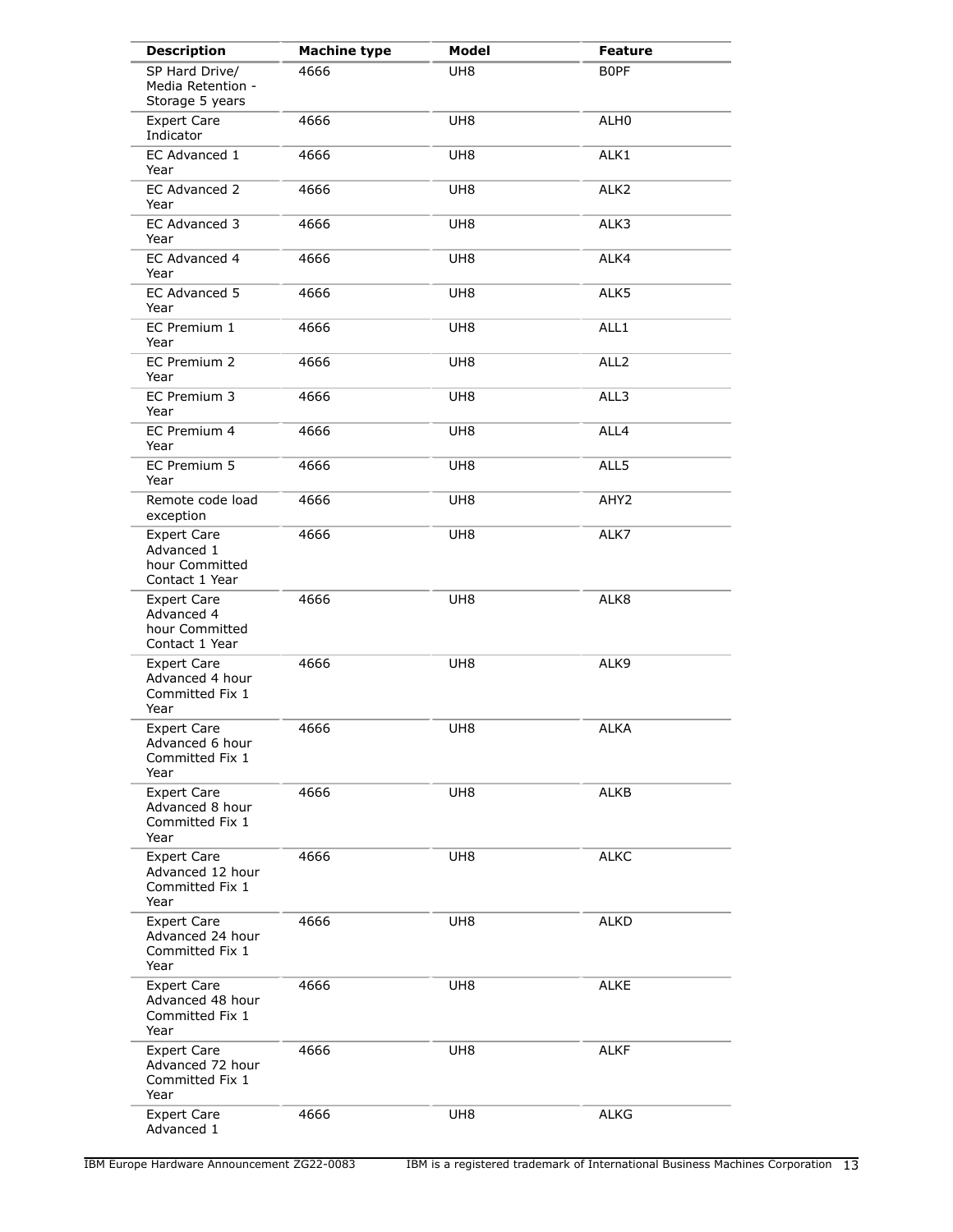| <b>Description</b>                                                   | <b>Machine type</b> | <b>Model</b>    | <b>Feature</b> |
|----------------------------------------------------------------------|---------------------|-----------------|----------------|
| hour Committed<br>Contact 2 Year                                     |                     |                 |                |
| <b>Expert Care</b><br>Advanced 4<br>hour Committed<br>Contact 2 Year | 4666                | UH <sub>8</sub> | <b>ALKH</b>    |
| <b>Expert Care</b><br>Advanced 4 hour<br>Committed Fix 2<br>Year     | 4666                | UH <sub>8</sub> | <b>ALKJ</b>    |
| <b>Expert Care</b><br>Advanced 6 hour<br>Committed Fix 2<br>Year     | 4666                | UH <sub>8</sub> | <b>ALKK</b>    |
| <b>Expert Care</b><br>Advanced 8 hour<br>Committed Fix 2<br>Year     | 4666                | UH <sub>8</sub> | <b>ALKL</b>    |
| <b>Expert Care</b><br>Advanced 12 hour<br>Committed Fix 2<br>Year    | 4666                | UH <sub>8</sub> | <b>ALKM</b>    |
| <b>Expert Care</b><br>Advanced 24 hour<br>Committed Fix 2<br>Year    | 4666                | UH8             | <b>ALKN</b>    |
| <b>Expert Care</b><br>Advanced 48 hour<br>Committed Fix 2<br>Year    | 4666                | UH <sub>8</sub> | ALKP           |
| <b>Expert Care</b><br>Advanced 72 hour<br>Committed Fix 2<br>Year    | 4666                | UH <sub>8</sub> | <b>ALKQ</b>    |
| <b>Expert Care</b><br>Advanced 1<br>hour Committed<br>Contact 3 Year | 4666                | UH <sub>8</sub> | ALKR           |
| <b>Expert Care</b><br>Advanced 4<br>hour Committed<br>Contact 3 Year | 4666                | UH <sub>8</sub> | <b>ALKS</b>    |
| <b>Expert Care</b><br>Advanced 4 hour<br>Committed Fix 3<br>Year     | 4666                | UH <sub>8</sub> | <b>ALKT</b>    |
| <b>Expert Care</b><br>Advanced 6 hour<br>Committed Fix 3<br>Year     | 4666                | UH <sub>8</sub> | ALKU           |
| <b>Expert Care</b><br>Advanced 8 hour<br>Committed Fix 3<br>Year     | 4666                | UH <sub>8</sub> | <b>ALKV</b>    |
| <b>Expert Care</b><br>Advanced 12 hour<br>Committed Fix 3<br>Year    | 4666                | UH <sub>8</sub> | <b>ALKW</b>    |
| <b>Expert Care</b><br>Advanced 24 hour<br>Committed Fix 3<br>Year    | 4666                | UH <sub>8</sub> | <b>ALKX</b>    |
| <b>Expert Care</b><br>Advanced 48 hour<br>Committed Fix 3<br>Year    | 4666                | UH8             | <b>ALKY</b>    |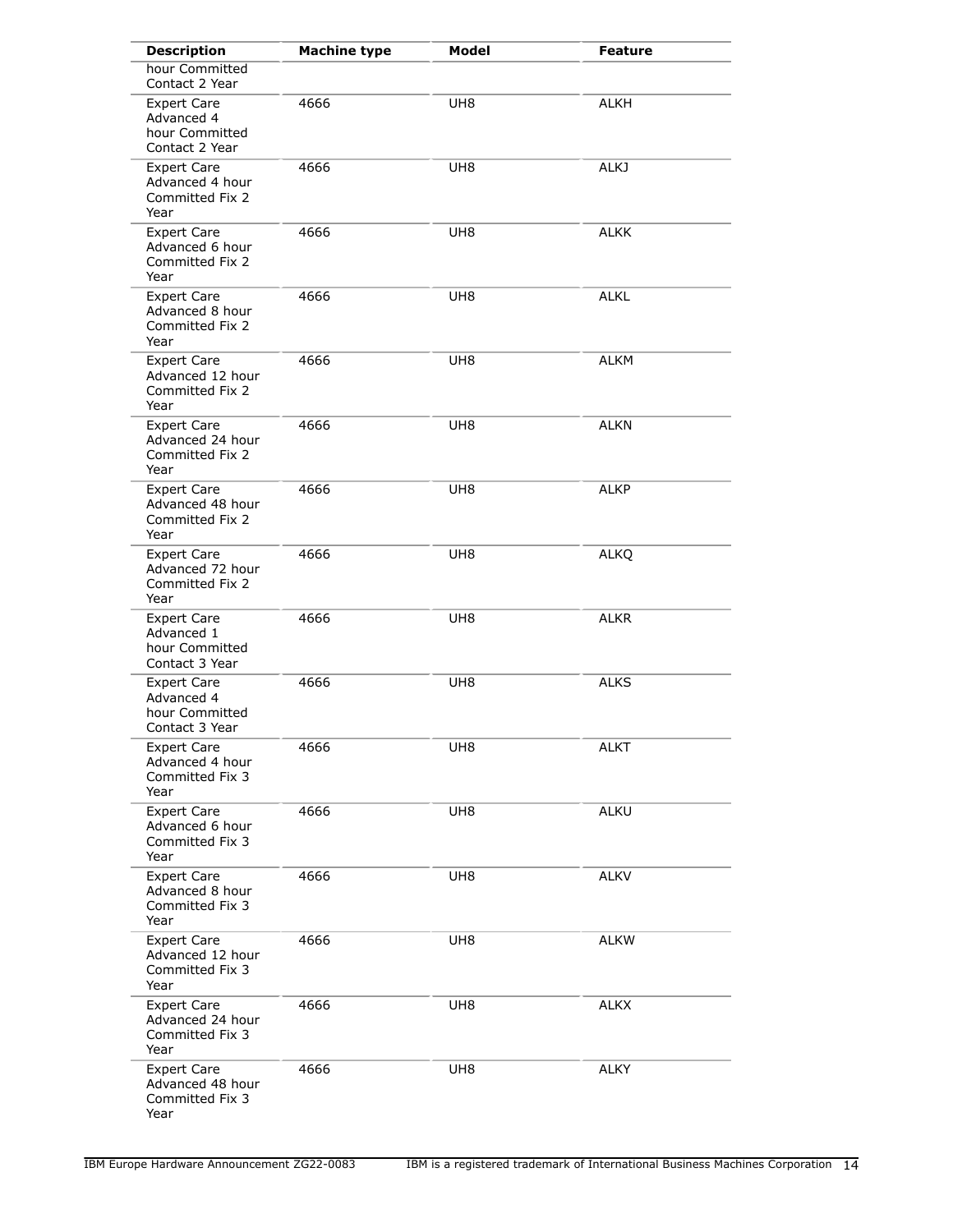| <b>Description</b>                                                   | <b>Machine type</b> | Model           | <b>Feature</b>   |
|----------------------------------------------------------------------|---------------------|-----------------|------------------|
| <b>Expert Care</b><br>Advanced 72 hour<br>Committed Fix 3<br>Year    | 4666                | UH <sub>8</sub> | <b>ALKZ</b>      |
| <b>Expert Care</b><br>Advanced 1<br>hour Committed<br>Contact 4 Year | 4666                | UH <sub>8</sub> | ALC7             |
| <b>Expert Care</b><br>Advanced 4<br>hour Committed<br>Contact 4 Year | 4666                | UH <sub>8</sub> | ALC8             |
| <b>Expert Care</b><br>Advanced 4 hour<br>Committed Fix 4<br>Year     | 4666                | UH <sub>8</sub> | ALC <sub>9</sub> |
| <b>Expert Care</b><br>Advanced 6 hour<br>Committed Fix 4<br>Year     | 4666                | UH <sub>8</sub> | <b>ALCA</b>      |
| <b>Expert Care</b><br>Advanced 8 hour<br>Committed Fix 4<br>Year     | 4666                | UH <sub>8</sub> | <b>ALCB</b>      |
| <b>Expert Care</b><br>Advanced 12 hour<br>Committed Fix 4<br>Year    | 4666                | UH <sub>8</sub> | <b>ALCC</b>      |
| <b>Expert Care</b><br>Advanced 24 hour<br>Committed Fix 4<br>Year    | 4666                | UH <sub>8</sub> | <b>ALCD</b>      |
| <b>Expert Care</b><br>Advanced 48 hour<br>Committed Fix 4<br>Year    | 4666                | UH <sub>8</sub> | <b>ALCE</b>      |
| <b>Expert Care</b><br>Advanced 72 hour<br>Committed Fix 4<br>Year    | 4666                | UH <sub>8</sub> | <b>ALCF</b>      |
| <b>Expert Care</b><br>Advanced 1<br>hour Committed<br>Contact 5 Year | 4666                | UH <sub>8</sub> | <b>ALCG</b>      |
| <b>Expert Care</b><br>Advanced 4<br>hour Committed<br>Contact 5 Year | 4666                | UH <sub>8</sub> | <b>ALCH</b>      |
| <b>Expert Care</b><br>Advanced 4 hour<br>Committed Fix 5<br>Year     | 4666                | UH8             | <b>ALCJ</b>      |
| <b>Expert Care</b><br>Advanced 6 hour<br>Committed Fix 5<br>Year     | 4666                | UH <sub>8</sub> | ALCK             |
| <b>Expert Care</b><br>Advanced 8 hour<br>Committed Fix 5<br>Year     | 4666                | UH8             | ALCL             |
| <b>Expert Care</b><br>Advanced 12 hour<br>Committed Fix 5<br>Year    | 4666                | UH <sub>8</sub> | <b>ALCM</b>      |
| <b>Expert Care</b><br>Advanced 24 hour                               | 4666                | UH <sub>8</sub> | <b>ALCN</b>      |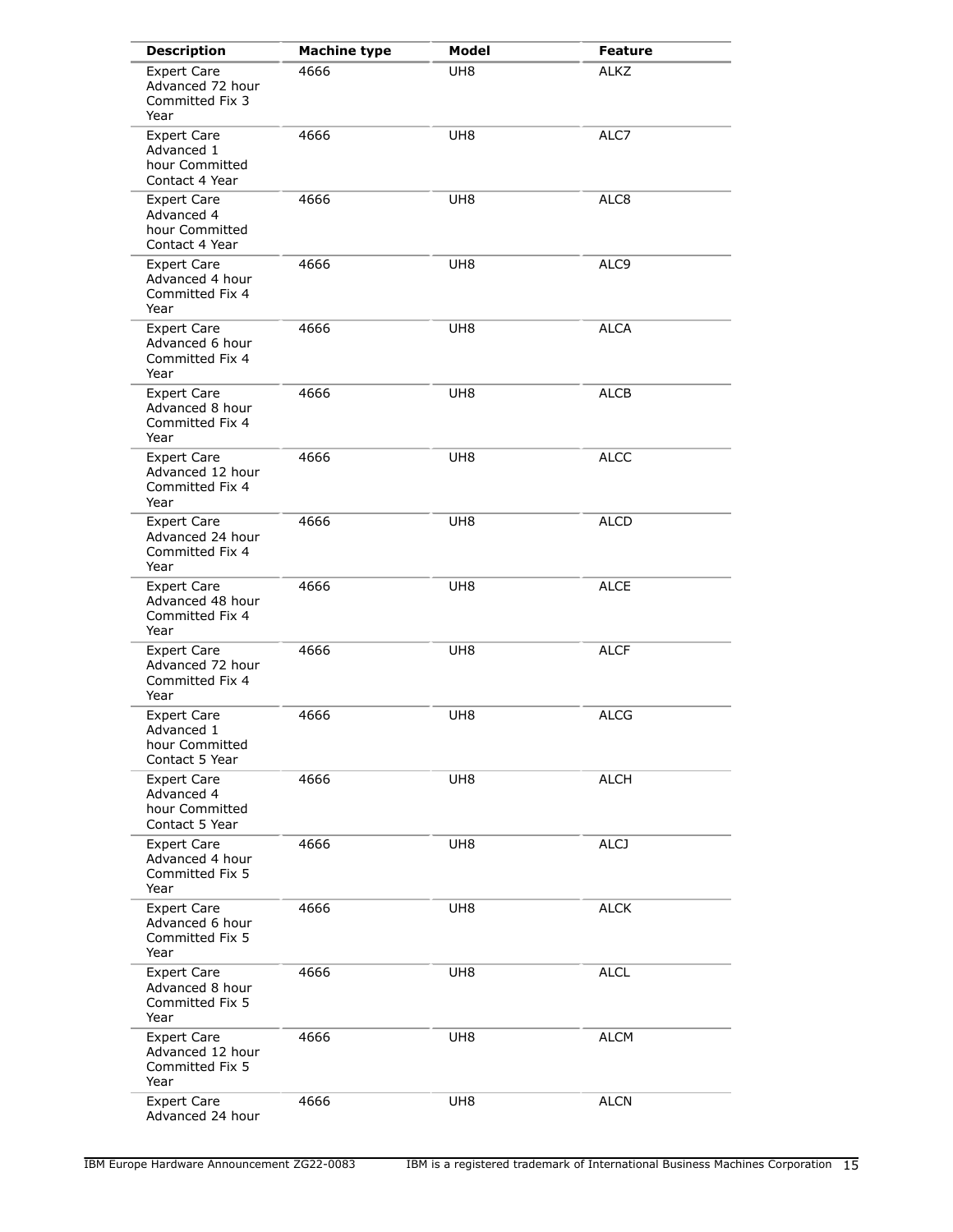| <b>Description</b>                                                  | <b>Machine type</b> | <b>Model</b>    | Feature     |
|---------------------------------------------------------------------|---------------------|-----------------|-------------|
| Committed Fix 5<br>Year                                             |                     |                 |             |
| <b>Expert Care</b><br>Advanced 48 hour<br>Committed Fix 5<br>Year   | 4666                | UH <sub>8</sub> | <b>ALCP</b> |
| <b>Expert Care</b><br>Advanced 72 hour<br>Committed Fix 5<br>Year   | 4666                | UH <sub>8</sub> | <b>ALCQ</b> |
| Expert Care<br>Premium 1 hour<br>Committed<br>Contact 1 Year        | 4666                | UH <sub>8</sub> | ALL7        |
| <b>Expert Care</b><br>Premium 4 hour<br>Committed<br>Contact 1 Year | 4666                | UH <sub>8</sub> | ALL8        |
| <b>Expert Care</b><br>Premium 4 hour<br>Committed Fix 1<br>Year     | 4666                | UH <sub>8</sub> | ALL9        |
| <b>Expert Care</b><br>Premium 6 hour<br>Committed Fix 1<br>Year     | 4666                | UH <sub>8</sub> | <b>ALLA</b> |
| <b>Expert Care</b><br>Premium 8 hour<br>Committed Fix 1<br>Year     | 4666                | UH8             | ALLB        |
| <b>Expert Care</b><br>Premium 12 hour<br>Committed Fix 1<br>Year    | 4666                | UH <sub>8</sub> | <b>ALLC</b> |
| <b>Expert Care</b><br>Premium 24 hour<br>Committed Fix 1<br>Year    | 4666                | UH <sub>8</sub> | <b>ALLD</b> |
| <b>Expert Care</b><br>Premium 48 hour<br>Committed Fix 1<br>Year    | 4666                | UH <sub>8</sub> | <b>ALLE</b> |
| <b>Expert Care</b><br>Premium 72 hour<br>Committed Fix 1<br>Year    | 4666                | UH <sub>8</sub> | <b>ALLF</b> |
| <b>Expert Care</b><br>Premium 1 hour<br>Committed<br>Contact 2 Year | 4666                | UH <sub>8</sub> | <b>ALLG</b> |
| <b>Expert Care</b><br>Premium 4 hour<br>Committed<br>Contact 2 Year | 4666                | UH <sub>8</sub> | ALLH        |
| <b>Expert Care</b><br>Premium 4 hour<br>Committed Fix 2<br>Year     | 4666                | UH <sub>8</sub> | <b>ALLJ</b> |
| <b>Expert Care</b><br>Premium 6 hour<br>Committed Fix 2<br>Year     | 4666                | UH8             | <b>ALLK</b> |
| <b>Expert Care</b><br>Premium 8 hour<br>Committed Fix 2<br>Year     | 4666                | UH8             | <b>ALLL</b> |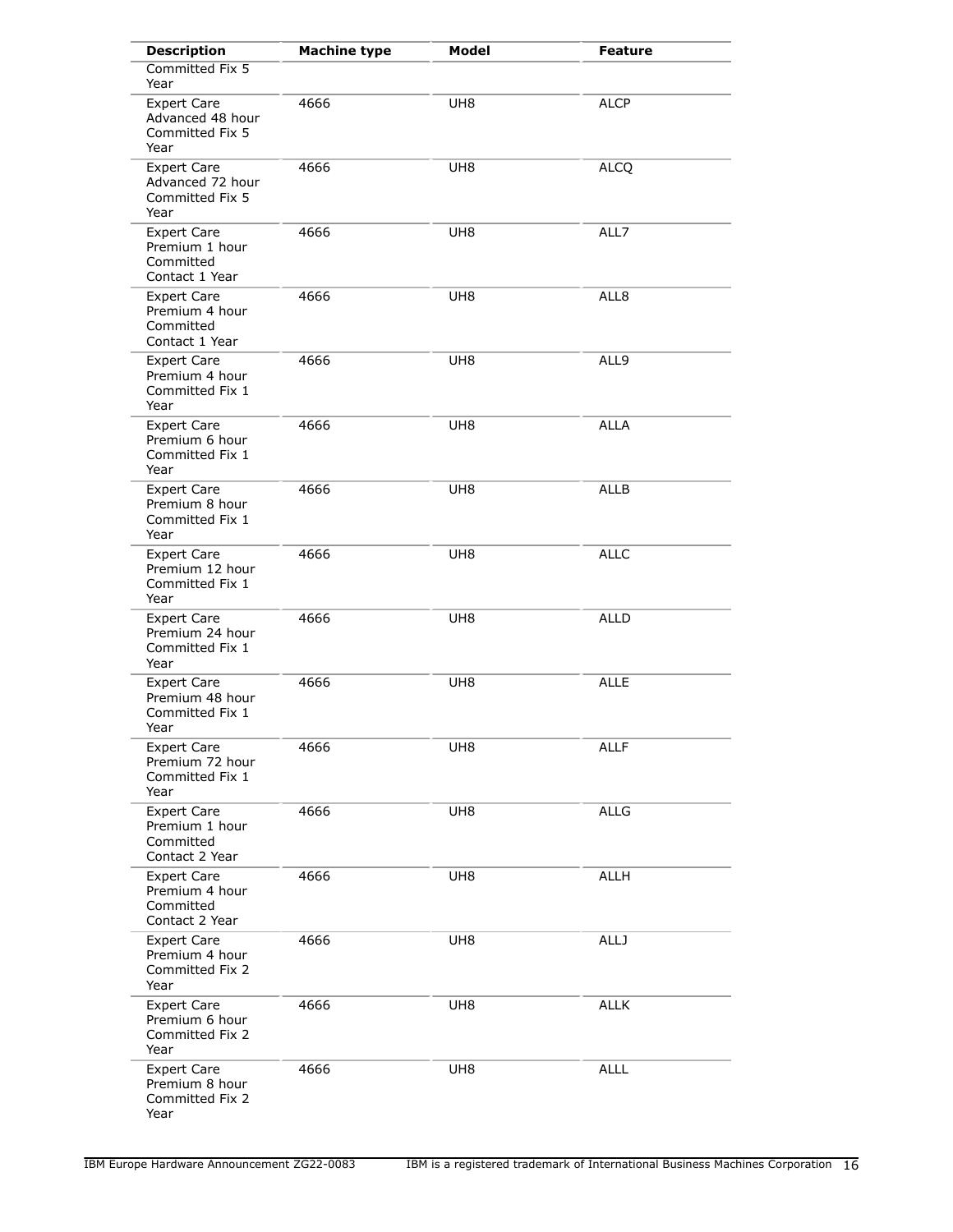| <b>Description</b>                                                  | <b>Machine type</b> | Model           | <b>Feature</b> |
|---------------------------------------------------------------------|---------------------|-----------------|----------------|
| <b>Expert Care</b><br>Premium 12 hour<br>Committed Fix 2<br>Year    | 4666                | UH8             | <b>ALLM</b>    |
| <b>Expert Care</b><br>Premium 24 hour<br>Committed Fix 2<br>Year    | 4666                | UH <sub>8</sub> | <b>ALLN</b>    |
| <b>Expert Care</b><br>Premium 48 hour<br>Committed Fix 2<br>Year    | 4666                | UH <sub>8</sub> | <b>ALLP</b>    |
| <b>Expert Care</b><br>Premium 72 hour<br>Committed Fix 2<br>Year    | 4666                | UH8             | <b>ALLQ</b>    |
| <b>Expert Care</b><br>Premium 1 hour<br>Committed<br>Contact 3 Year | 4666                | UH <sub>8</sub> | <b>ALLR</b>    |
| <b>Expert Care</b><br>Premium 4 hour<br>Committed<br>Contact 3 Year | 4666                | UH <sub>8</sub> | <b>ALLS</b>    |
| <b>Expert Care</b><br>Premium 4 hour<br>Committed Fix 3<br>Year     | 4666                | UH <sub>8</sub> | <b>ALLT</b>    |
| <b>Expert Care</b><br>Premium 6 hour<br>Committed Fix 3<br>Year     | 4666                | UH <sub>8</sub> | <b>ALLU</b>    |
| <b>Expert Care</b><br>Premium 8 hour<br>Committed Fix 3<br>Year     | 4666                | UH <sub>8</sub> | <b>ALLV</b>    |
| <b>Expert Care</b><br>Premium 12 hour<br>Committed Fix 3<br>Year    | 4666                | UH <sub>8</sub> | <b>ALLW</b>    |
| <b>Expert Care</b><br>Premium 24 hour<br>Committed Fix 3<br>Year    | 4666                | UH <sub>8</sub> | <b>ALLX</b>    |
| <b>Expert Care</b><br>Premium 48 hour<br>Committed Fix 3<br>Year    | 4666                | UH <sub>8</sub> | <b>ALLY</b>    |
| <b>Expert Care</b><br>Premium 72 hour<br>Committed Fix 3<br>Year    | 4666                | UH <sub>8</sub> | <b>ALLZ</b>    |
| <b>Expert Care</b><br>Premium 1 hour<br>Committed<br>Contact 4 Year | 4666                | UH8             | ALD7           |
| Expert Care<br>Premium 4 hour<br>Committed<br>Contact 4 Year        | 4666                | UH8             | ALD8           |
| <b>Expert Care</b><br>Premium 4 hour<br>Committed Fix 4<br>Year     | 4666                | UH <sub>8</sub> | ALD9           |
| <b>Expert Care</b><br>Premium 6 hour                                | 4666                | UH <sub>8</sub> | <b>ALDA</b>    |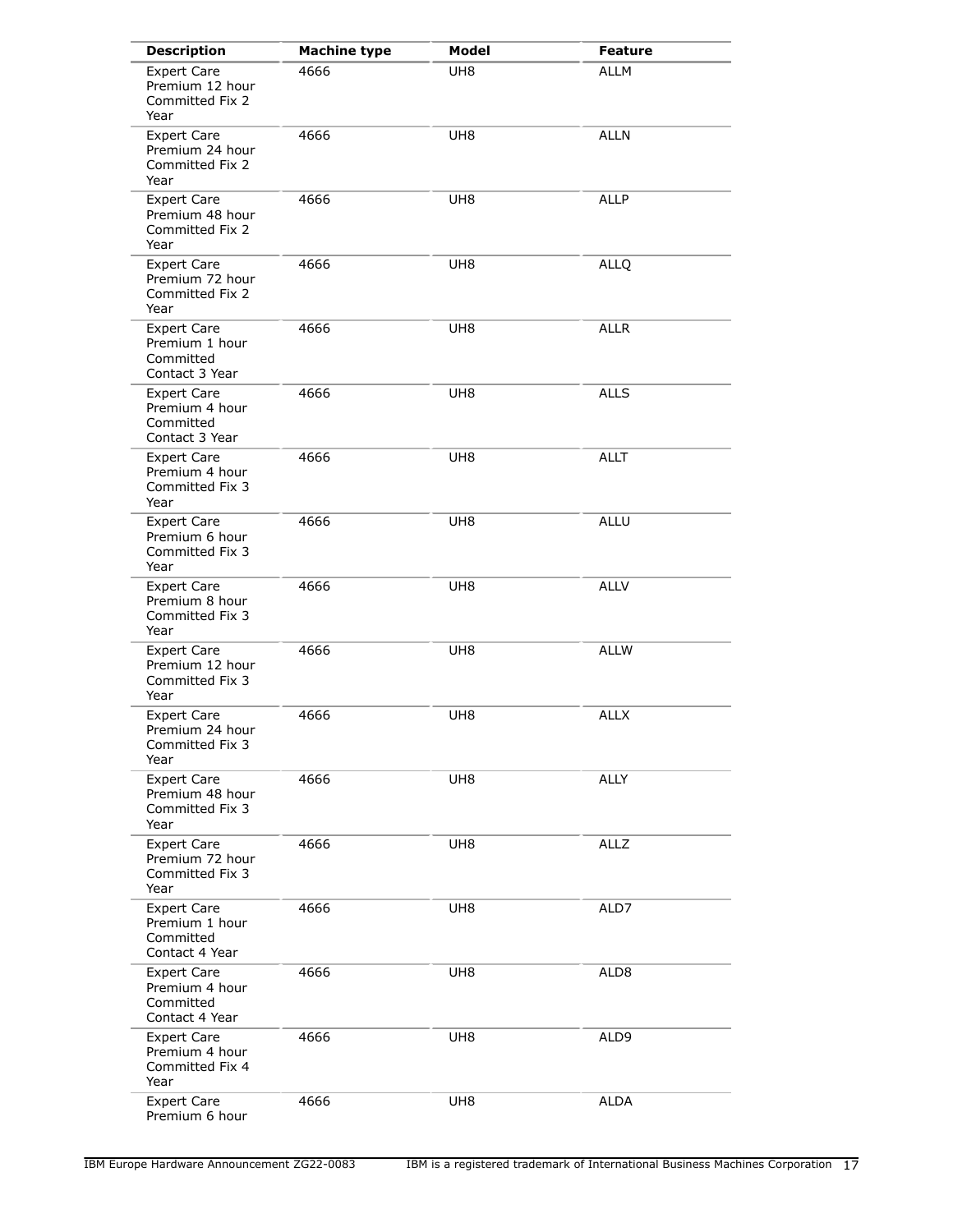| <b>Description</b>                                                  | <b>Machine type</b> | Model           | <b>Feature</b> |
|---------------------------------------------------------------------|---------------------|-----------------|----------------|
| Committed Fix 4<br>Year                                             |                     |                 |                |
| <b>Expert Care</b><br>Premium 8 hour<br>Committed Fix 4<br>Year     | 4666                | UH <sub>8</sub> | <b>ALDB</b>    |
| <b>Expert Care</b><br>Premium 12 hour<br>Committed Fix 4<br>Year    | 4666                | UH <sub>8</sub> | <b>ALDC</b>    |
| <b>Expert Care</b><br>Premium 24 hour<br>Committed Fix 4<br>Year    | 4666                | UH <sub>8</sub> | <b>ALDD</b>    |
| <b>Expert Care</b><br>Premium 48 hour<br>Committed Fix 4<br>Year    | 4666                | UH <sub>8</sub> | <b>ALDE</b>    |
| <b>Expert Care</b><br>Premium 72 hour<br>Committed Fix 4<br>Year    | 4666                | UH <sub>8</sub> | <b>ALDF</b>    |
| <b>Expert Care</b><br>Premium 1 hour<br>Committed<br>Contact 5 Year | 4666                | UH <sub>8</sub> | <b>ALDG</b>    |
| <b>Expert Care</b><br>Premium 4 hour<br>Committed<br>Contact 5 Year | 4666                | UH8             | ALDH           |
| <b>Expert Care</b><br>Premium 4 hour<br>Committed Fix 5<br>Year     | 4666                | UH8             | ALDJ           |
| <b>Expert Care</b><br>Premium 6 hour<br>Committed Fix 5<br>Year     | 4666                | UH <sub>8</sub> | ALDK           |
| <b>Expert Care</b><br>Premium 8 hour<br>Committed Fix 5<br>Year     | 4666                | UH <sub>8</sub> | <b>ALDL</b>    |
| <b>Expert Care</b><br>Premium 12 hour<br>Committed Fix 5<br>Year    | 4666                | UH8             | <b>ALDM</b>    |
| <b>Expert Care</b><br>Premium 24 hour<br>Committed Fix 5<br>Year    | 4666                | UH <sub>8</sub> | <b>ALDN</b>    |
| <b>Expert Care</b><br>Premium 48 hour<br>Committed Fix 5<br>Year    | 4666                | UH8             | <b>ALDP</b>    |
| <b>Expert Care</b><br>Premium 72 hour<br>Committed Fix 5<br>Year    | 4666                | UH8             | <b>ALDQ</b>    |
| Variable Usage<br>1TB/month                                         | 4666                | UH8             | AE00           |
| Variable Usage<br>10TB/month                                        | 4666                | UH8             | AE01           |
| Variable Usage<br>100TB/month                                       | 4666                | UH8             | AE02           |
| Non Ship MES                                                        | 4666                | UH8             | AQQQ           |